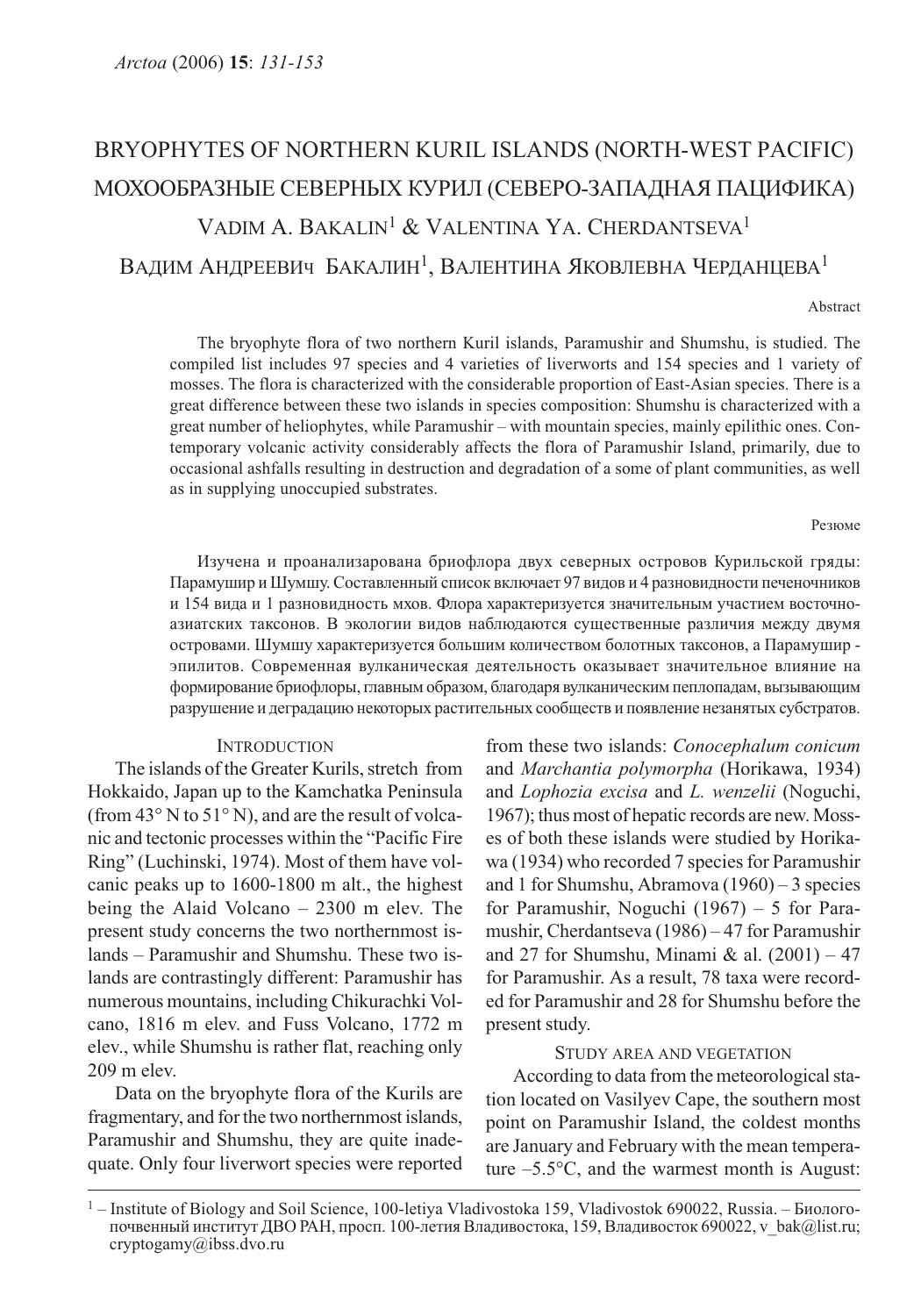

Fig. 1. Schematic map of the study area showing the collecting localities (the numbers correspond to those in the text and in Table 1).

+10°C. The absolute maximum registered on the islands is +23°С, while the mean of the absolute annual maxima is  $+19^{\circ}$ C. The absolute minimum is -26°, while the mean absolute annual minimum is -14°C. The Pacific coast of the islands is affected by the cold Kamchatka Current, whereas the coast of Sea of Okhotsk is influenced by the warm Soya Current. Mean day temperature passes 0°C in the second half of November and near the end of April. The frost-free period consists of about 120 days; however frost was registered in some years in all months except August. The summer is very humid: sunny days are few and the air humidity is usually 90-97%. Mean annual precipitation is 1200 mm, with most occurring in the summer. Winters are very snowy (almost all local houses have an extra door on the roof, as the street level door is buried under snow several times a winter). The wind conditions on the island are very inclement with winds reaching up to 40 m/sec usually several days a month. The highest wind speed recorded in the Kuriles was registered on Vassilyev Cape at 64 m/sec (Atlas…, 1967). The above data were obtained from sea level and there is no data for higher elevations in the Northern Kuriles. But in nearby Kamchatka the vertical temperature gradient is 5.5° per 1000m and snow accumulation increases by 300 mm per 100 m of elevation (Muraviov, 1985).

Due to the striking contrast between Paramushir and Shumshu their environments and vegetation is characterized separately.

## PARAMUSHIR ISLAND

Paramushir Island is stretched from the northeast to the south-west for 101 km, its maximal width is 28 km and the mean width is 20-25 km. Three mountain ranges occur along the median part of the island: Vernadsky Range, Levinson-Lessing Range and Karpinsky Range (Fig. 1).

The mountains have sharp peaks, often reaching 600-1100 m elev., and two volcanoes are above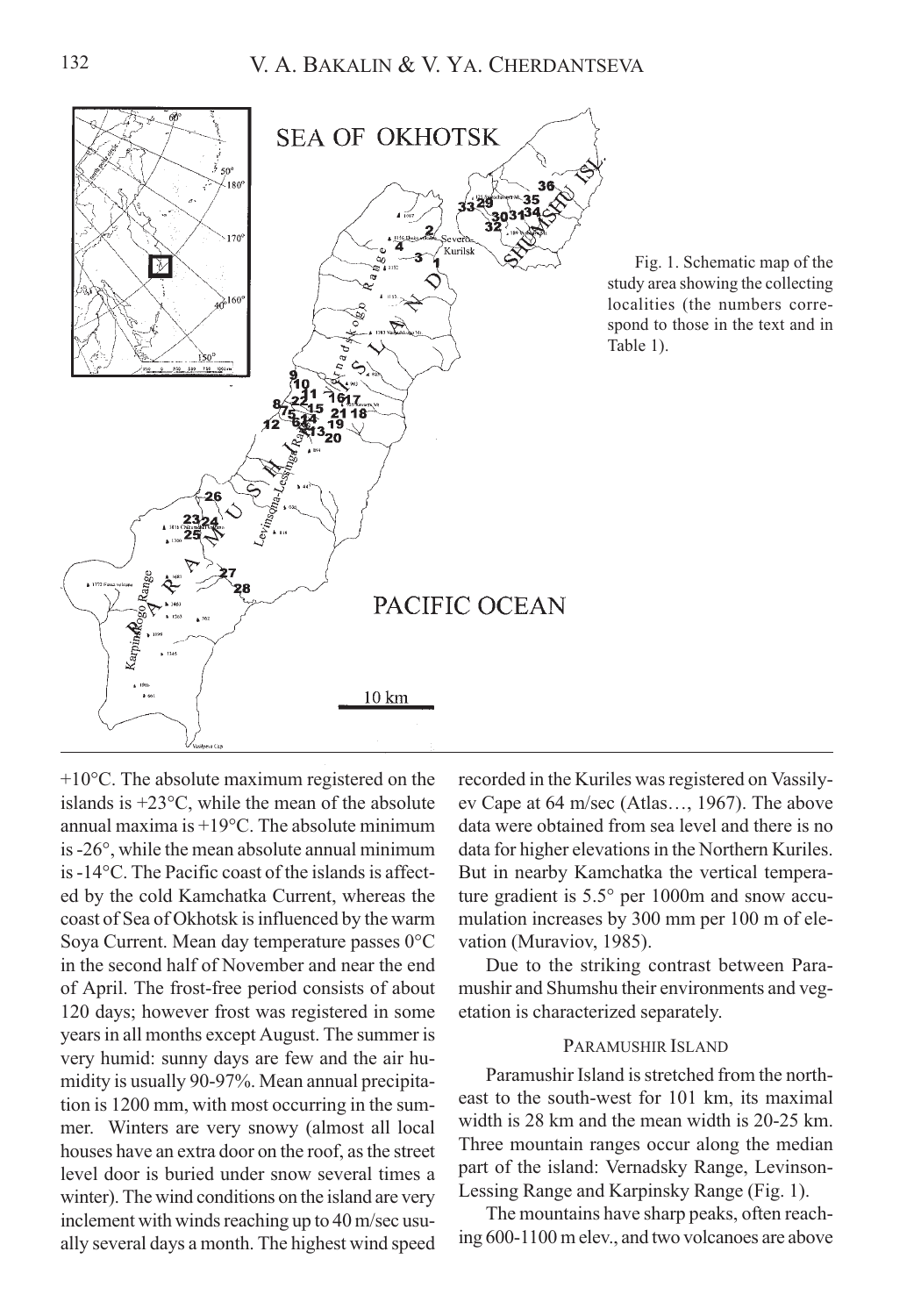## Table 1. COLLECTING LOCALITIES

#### Paramushir Island

1. Ocean coast 3 km south of Severo-Kurilsk. 50°39'N  $-156^{\circ}08'E$ 

2. Second maritime terrace 2 km north of Severo-Kurilsk. 50°38'N – 156°08'E.

3. Kuzminka River 4 km upstream from its mouth.  $50^{\circ}42$ 'N –  $156^{\circ}08$ 'E.

4. Kuzminka River 7 km upstream from its mouth.  $50^{\circ}42'N - 156^{\circ}07'E$ .

5. 5 km north-west of Kokhmayuri River mouth  $50^{\circ}26'$ N –  $155^{\circ}45'$ E.

6. Right tributary of Kokhmayuri River 3 km upstream its mouth. 50°26'N – 155°45'E.

7. 4 km south-west of Kokhmayuri River mouth  $50^{\circ}25'$ N –  $155^{\circ}44'$ E.

8. 1 km north of Kokhmayuri River mouth along the ocean coast. 50°25'N – 155°44'E.

9. Antsiferovka Stream mouth (eastern slope of Antsiferov Mt.) 50°29'N – 155°46'E.

10. Antsiferovka Stream 2 km upstream from its mouth.  $50^{\circ}29'N - 155^{\circ}47'E$ .

11. Antsiferov Mt. 50°29'N – 155°47'E.

12. 1.5 km south of Kokhmayuri River mouth. 50°28'N  $-155^{\circ}46^{\circ}E$ .

13. The ridge divided the valleys of Kokhmayuri and Levaya Okhotnichya Rivers, ca. 4 km east from the coast. 50°28'N – 155°47'E.

14. Uppermost course of Levaya Okhotnichya River, ca. 5 km upstream from its mouth.  $50^{\circ}26'N - 155^{\circ}49'E$ . 15. Upper course of Pravaya Okhotnichya River at the junction of its right and left head waters.  $50^{\circ}26$ 'N – 155°49'E.

16. The top of Krutaya Mt.  $50^{\circ}26'N - 155^{\circ}50'E$ .

17. North-eastern slope of a hill with the top 1.1 km east of Krutaya Mt.  $50^{\circ}26' - 155^{\circ}51'E$ .

18. Uppermost course of Okeanskaya River. 50°27'N  $-155^{\circ}52$ 'E.

19. The right tributary of Kokhmayuri River flowing

1500 m elev. (Chikurachki – 1816 m, Fuss – 1772 m). River and creek water levels have usually rapid current and high seasonal fluctuations.

The main type of vegetation in Paramushir is thickets of *Alnus fruticosa* distributed from sea level up to the top of mountains not covered by recent volcanic deposits. These thickets reach up to 1100 m, forming very low, 30-50 cm shrubs. Below 600 m elev., Alnus grows as a more or less tall shrub, ca. 2 m. The herbaceous layer in the alder thickets is formed by Calamagrostis langsdorfii, Dryopteris expansa, Aconitum septentrionale, Delphinium elatum, Senecio cannabifolia, Filipendula kafrom the southern slope of Krutaya Mt.  $50^{\circ}25'N$  – 155°51'E.

20. Uppermost course of the left tributary of Kokhmayuri River. 50°25'N – 155°51'E.

21. Krutaya Mt., southern slope.  $50^{\circ}25'N - 155^{\circ}51'E$ . 22. Levaya Okhotnichya River, 2 km upstream from its junction with Pravaya Okhotnichya River. 50°25'N – 155°50'E.

23. the left slope to valley of the Taina River approximately 3 km east of the coast of the Sea of Okhotsk.  $50°20'$ N – 155°31'E.

24. Right slope of the valley of Taina River ca. 5 km from the ocean (slope of Chikurachki Volcano). 50°20'N – 155°33'E.

25. Left slope of the valley of Taina River ca. 5 km from the ocean (slope of Chikurachki Volcano).  $50^{\circ}19'N - 155^{\circ}31'E$ .

26. Overgrown road from Shimayur River to the coast. 50°21'N – 155°31'E.

27. Tukharka River ca. 8 km upstream from its mouth  $50^{\circ}15'$ N –  $155^{\circ}33'$ E.

28. Tukharka River ca. 6 km from its mouth, flood plain.. 50°13'N – 155°34'E.

#### Shumshu Island

29. Storozhevaya Mt., eastern slope. 50°43'N – 156°13'E.

30. The left head water of the Vesennyaya River.  $50^{\circ}42'$ N –  $156^{\circ}13'$ E.

31. The ruins of Shutovo Village.  $50^{\circ}41'N - 156^{\circ}13'E$ . 32. Shutovaya River Valley between Baikovo and Shutovo, 3 km from the latter.  $50^{\circ}43'N - 156^{\circ}12'E$ .

33. Baikovo Village. 50°42'N – 156°12'E.

34. Shutovskiye Lakes. 50°42'N – 156°15'E.

35. The right head water of Vesennyaya River. 50°42'N  $-156^{\circ}15$ 'E.

36. Mayatskaya River, upper course. 50°44'N – 156°21'E.

mchatica, etc.The only liverwort species common in such thickets are Ptilidium pulcherrimum and Lophozia ventricosa, some others are found significantly rarer. Somewhat richer is the species diversity of mosses: Mnium thomsonii, Polytrichastrum alpinum, Trachycystis ussuriensis, etc. are on ground, Dicranum fragilifoium, Hypnum pallescens, Sanionia uncinata, etc. – on tree trunks. Other species occurring within the alder thickets are associated with the places with disturbed ground cover, like stream banks, etc.

Pinus pumila (Pall.) Regel, the important dominant tree of the subalpine belt in North-East Asia,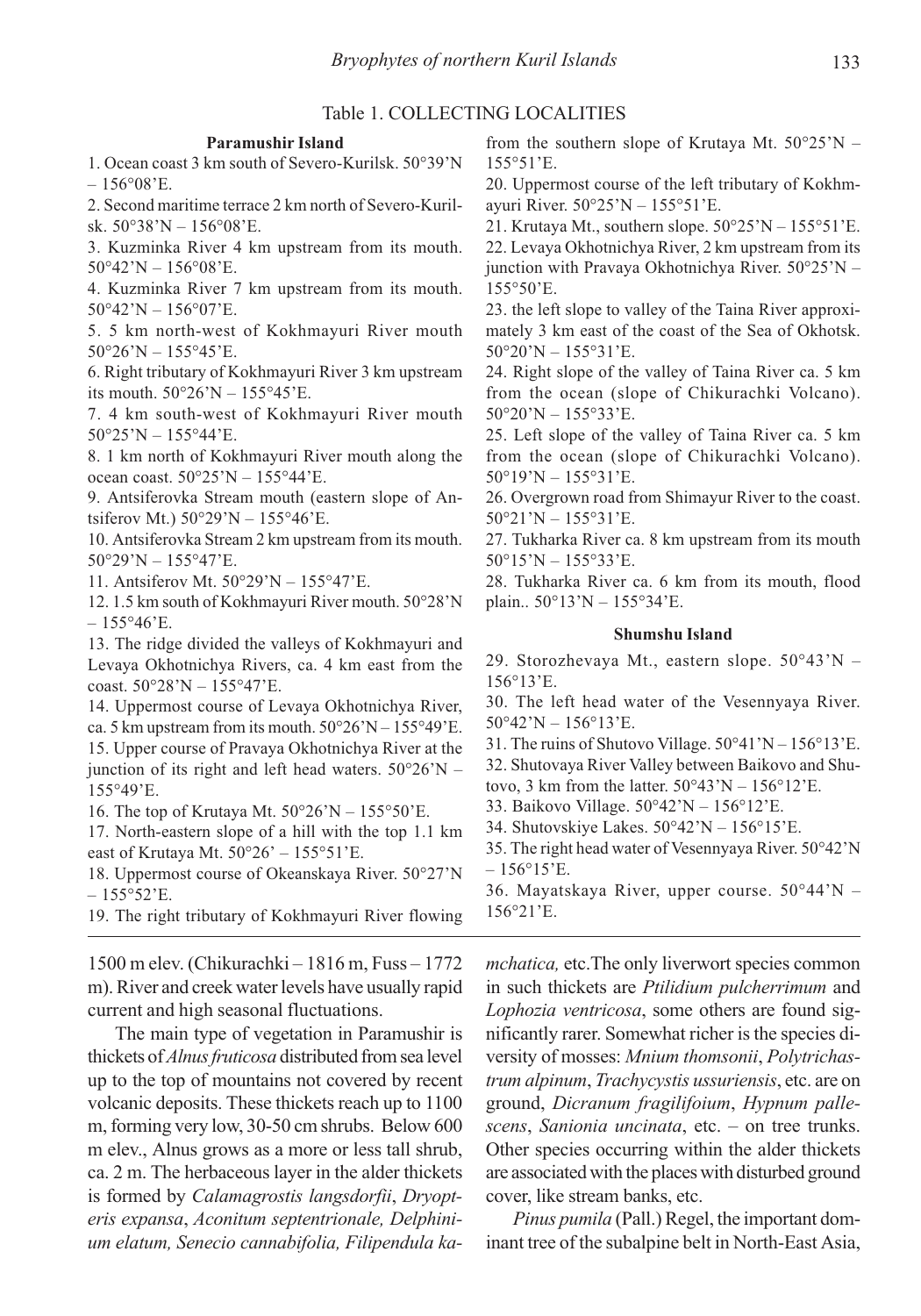

occupies a relatively large area, but is far less common than the alder. Usually, it is developed on tops of watershed ridges between parallel rivers flowing down the mountain slopes from the central ridge. Growing in relatively dry and windy environment the thickets of Pinus pumila lack almost any herbs and bryophytes; Ptilidium pulcherrimum occurs here, but is rather rare.

Closer to mountain tops, 700-800 (-1100) m the Alnus elfin woods is replaced by meadows and tundra's. First the meadows and tundra patches occur on elevated places; gradually becoming the dominant type of vegetation (although in less dry and sheltered places alder reaches the tops). Along with the increasing of altitude and decreasing of soil humidity, meadows are replaced by heather tundra's composed of Phyllodoce, Empetrum, Loiseleuria, Arctous and other dwarf shrubs. These communities are the only type of zonal vegetation where liverworts play an important role in the vegetation composition. Lophozia pellucida var. rubrigemma, Cephalozia bicuspidata, Sphenolobus minutus occur upon mosses, and Diplophyllum taxifolium mixed with mosses form pure bryophyte carpets or grow under dwarf shrubs. Among the mosses common to dwarf shrub tundra's are Dicranum spadiceum, Sanionia uncinata, etc.

At the same altitudes alpine gravelly barrens occur. In crevices among stones, on fine-grained soil and volcanic ash there are some liverworts

Fig. 2. The train of the volcanic ash of explosive eruption of Chikurachki Volcano in March of 2004.

(Gymnomitrion apiculatum, Diplophyllum taxifolium, etc.) and mosses (Isopterygiopsis pulchella, Bartramia ithyphylla, Pogonatum urnigerum, etc.).

Starting from 600-700 m elev. and above, the nival communities are widely distributed near late and permanent snow-beds. Bryophytes dominate in this type of habitat. The most frequent bryophytes are species of Gymnomitrion, Schistochilopsis, Marsupella, and Nardia. Pleurocladula albescens, Anthelia juratzkana, Cephalozia bicuspidata, Arctoa fulvella, Kiaeria starkei, Oligotrichum hercynicum are usually involved in community formation.

Banks of streams have tundra and alpine meadow communities. Liverworts exhibit the greatest species diversity here: Marsupella brevissima, Hygrobiella laxifolia, Aneura pinguis, Pleurocladula albescens, Anthelia julacea, Pellia neesiana, Conocephalum conicum, Cryptocoleopsis imbricata, Nardia compressa, etc. Moss communities are formed by Arctoa fulvella, Brachythecium uncinifolium, Oligotrichum hercynicum, Andreaea nivalis, etc. In the lower mountain belt, bryophytes are quite diverse on rocks in streams and on bare soil at slope base along streams, species include: Brachythecium rivulare, Bryum turbinatum, Calliergonella lindbergii, Pseudobryum cinclidioides, Cephalozia pachycaulis, Conocephalum conicum, Pellia neesiana, etc.

Wet meadows are common in river flood plains near the ocean coast. However, tall-herbs (Fillipendula сamtschatica (Pall.) Maxim., Senecio cannabifolus Less., Angelica ursina (Rupr.) Maxim., some sedges and Calamagrostis langsdorfii (Link) Trin. are very dense leaving no space for bryophytes.

The tallest trees in Paramushir are Salix udensis Trautv. et C.A. Mey. and Alnus fruticosa Rupr., sometimes reaching 7-8 m high and forming forest-like vegetation in flood plains along only one river. Tall herbs and Calamogrostis are common in the herb layer, and rather few mosses were found here: Bryhnia novae-angliae is common on soil, and Amblystegium serpens, Brachythecium reflexum, Ulota drummondii occur on tree trunks.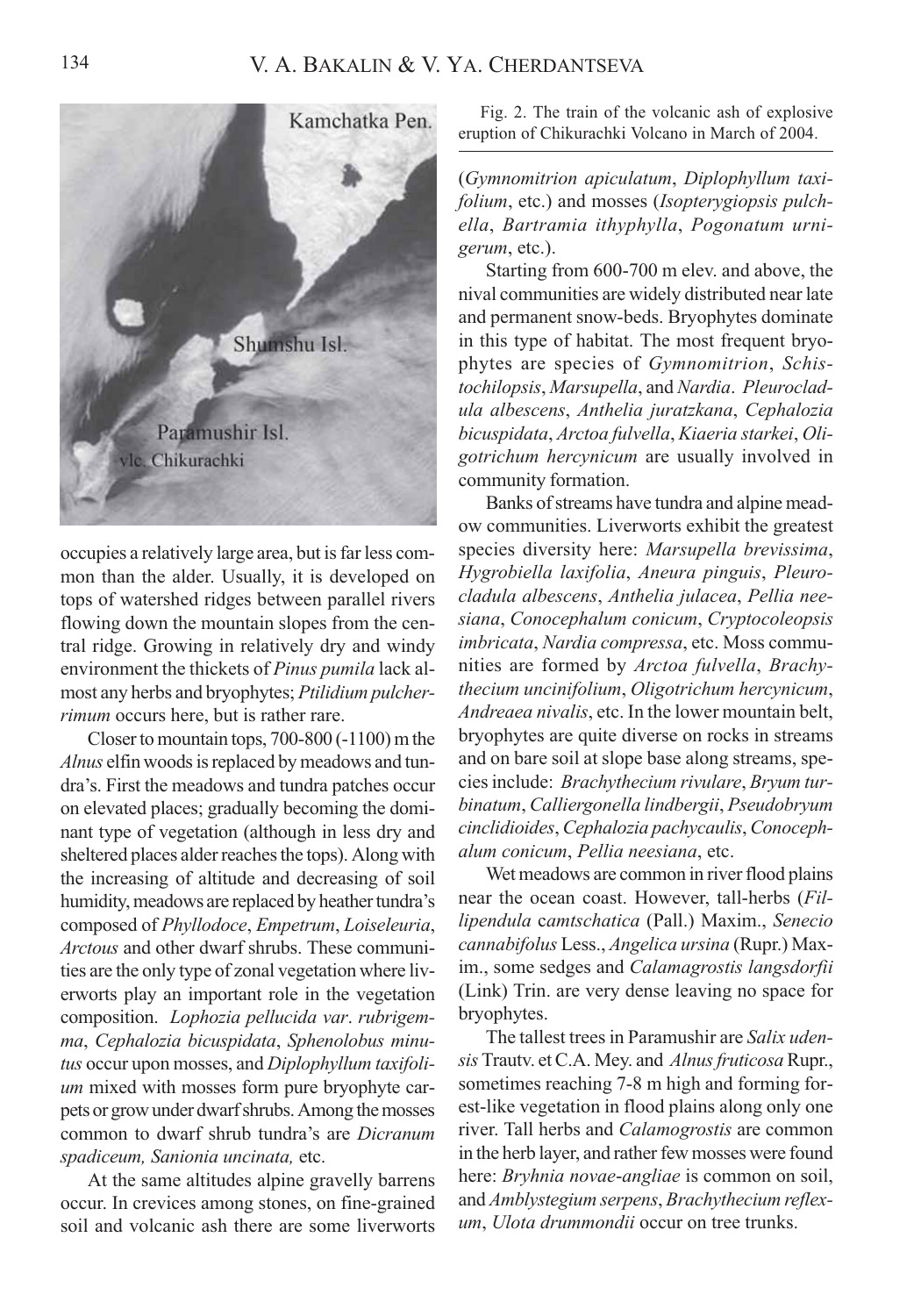Several small (20-100 sq. m) swamp-like communities were found in the upper most courses of streams. Aulacomnium palustre, A. turgidum, Rhytidiadelphus squarrosus, Sphagnum girgensohnii, Cephalozia bicuspidata, Harpanthus flotovianus, Pellia neesiana are typical to these habitats.

There are no bogs of significant extent in the island now. Judging from the old topographic map and discussions with the local people an extensive moss-dominated bog existed in the area of the Tukharka River's mouth. However, it has been buried by volcanic deposits from the Chukurachki Volcano eruption in 1986. In 2004 this place was represented by an extensive, ca. 3 x 5 km overmoistened field of pyroclastic deposits, where swamping process takes place. The vegetation cover of the field is represented by Calamagrostis langsdorfii, Juncus spp., Carex, in some places Salix udensis, Alnus fruticosa. Among the bryophytes are Solenostoma koreanum, Plectocolea subelliptica, Plectocolea infusca var. ovalifolia, Aneura pinguis, Jungermannia pumila, Pellia neesiana Scapania paludosa, Conocephalum japonicum as well as Dicranella palustris and Philonotis tomentella.

The bryophyte flora of rocky ledges in the canyon is relatively rich. There are some marchantioid xerophilous hepatics: Athalamia hyalina and Sauteria alpina; as well as leafy ones: Diplophyllum taxifolium, D. albicans, Radula complanata. Among the mosses found in these habitats there are Distichium capillaceum, Pohlia cruda, Oxystegus tenuirostris, etc.

The rocks of maritime terraces mostly consist of volcanic tufa and are one of the habitats for bryophytes. There is sort of a peculiar altitude inversion and some species that are more typical of tundra's appear here. For example, Anthelia juratzkana, Eremonothus myriocarpus, Herzogiella adscendens, Andreaea rupestris, Racomitrium fasciculare, Trachycystis flagellaris, etc. can be found on the eroded substrate that forms long talus slopes to the ocean coast. Liverwort species include: Aneura pinguis, Barbilophozia hatcheri, Diplophyllum taxifolium, Lophozia pellucida var. rubrigemma, Nardia geoscyphus, Blepharostoma trichophyllum, Plectocolea subelliptica, Nardia scalaris, etc.

There are three active volcanoes in Paramushir: Ebeko, Chukurachki and Fuss, the two former erupted several times during the last 100 years (last eruption on Chikurachki was in 2004, Ebeko in 1999). Contemporary volcanic activity is obvious in the southern and northern parts of the island (thermal springs, fumaroles, and hydrosulfataras). However ash falls (cf. Fig. 2) affect the whole territories of the island.

Recent eruptions resulted in formation of extensive scoria fields, very dry and recovering very slowly.

One can observe formation of «chimeric» communities formed by the plants that survived the ash fall (grown through the ash layer) and by actively intruding exploratory species. For example, peculiar communities composed of «grown through» Empetrum nigrum L. and Pennellianthus frutescens (Lamb.) occur, however colonization of these substrata is greatly complicated because volcanic scoria and ash are too dry. Very few bryophytes are able to colonize these substrates. On dry fields of pyroclastic deposits in micro-depressions of substratum one can find Pohlia drummondii, Polytrichum piliferum, Racomitrium muticum, Marsupella, etc. .

Another individual habitat is road sides. Along with the species typical to the habitats with disturbed vegetation cover, like Cephaloziella spp., Isopaches bicrenatus, there are also «riparian» species: Plectocolea subelliptica, Nardia breidleri.

## SHUMSHU ISLAND

Shumshu Island is characterized with flat relief, but it is surrounded by abrupt high slopes up to 50-70 m tall. It is only in the river mouths where slopes to the coast are gentle. The island is 29 km long and 21 km wide; maximal altitude 209 m alt. Rivers in the island have usually slow current, reaching up to 12-15 km long (e.g. Yuzhanka, Vesennyaya). The island is quite wet and more than half of its territory is occupied by swamps and shallow round -lakes, perhaps, of karst origin. There are no outcrops of crystalline rocks.

The watershed habitats are occupied with an alternation of elfin wood, Dusheckia fruticosa, rarer Pinus pumila, both rarely exceed 1.5 m tall) and meadow communities. There are no forests and forest-like communities. Meadows are composed of tall herbs species (Filipendula kamtschatica, Angelica ursina), however they do not reach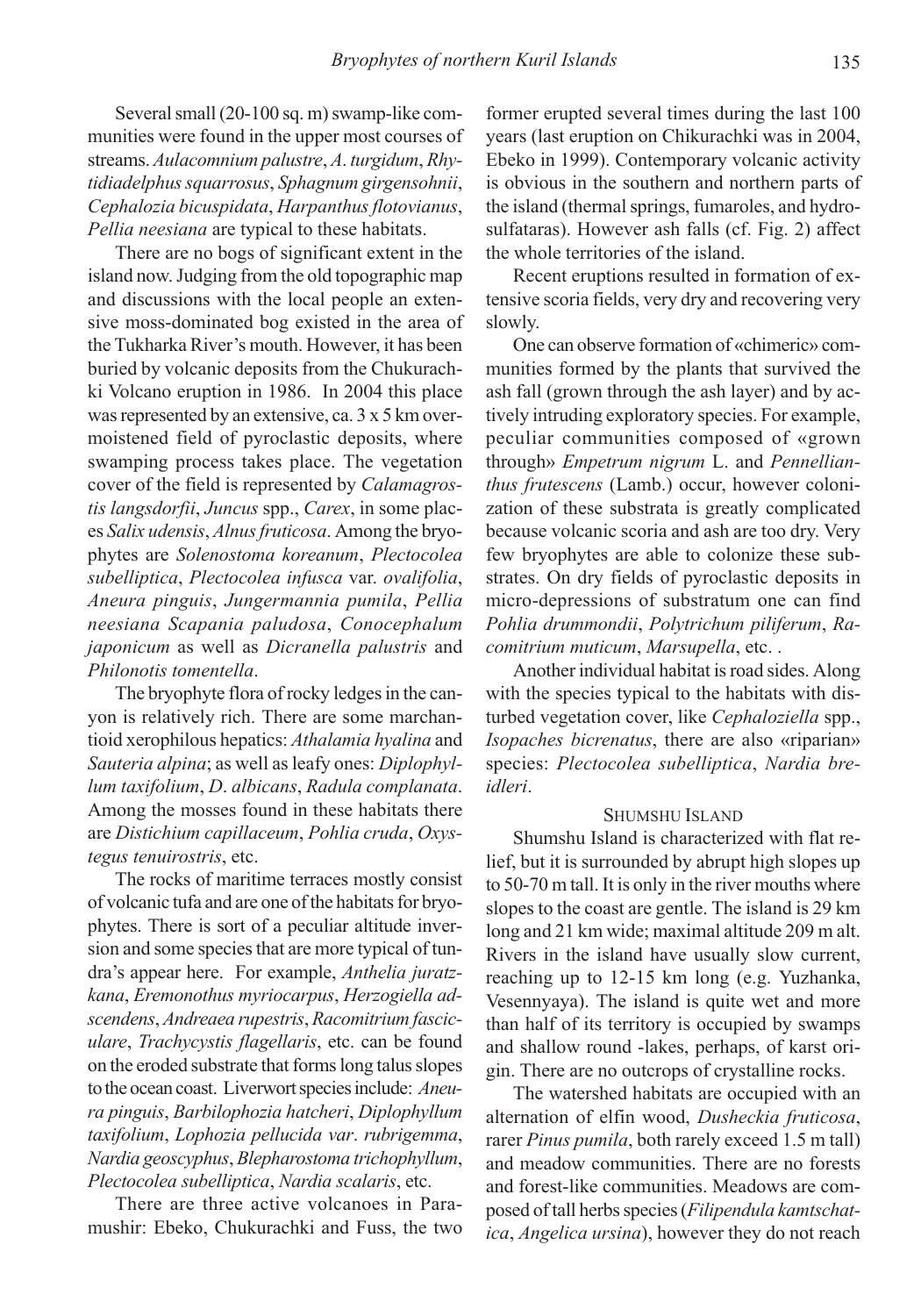their common height but are limited to about 1 m high. Bryophytes in elfin woods are rarely found and are limited to Ptilidium pulcherrimum (on branches) and Brachythecium spp. on soil.

As we pointed out above, the swamps distributed there are a reason of the great floristic peculiarity of this island among the islands of the Kurile Range. The main type of mires are, peat-moss and sedge-peat-moss. There are a lot of paludal species missing on the other islands of the Kurile Archipelago, they are taxa growing in Sphagnum carpets and Drosera, on bare peat of hollows or among the mosses: Orthocaulis binsteadii, O. quadrilobus, Saccobasis polita, Cladopodiella fluitans, Calliergon stramineum, Dicranum leioneoron, Scorpidium scorpioides, etc.

The banks of rivers and sluggishly flowing streams are quite rich, but their richness is still much lower than that on Paramushir. Common are Harpanthus flotovianus, Conocephalum conicum, Hygrohypnum bestii, Pohlia wahlenbergii, Pseudobryum cinclidioides, Racomitrium sudeticum, etc., i.e. mostly widespread boreal species and almost no montane species.

While studying the vegetation of the island, one can get an impression that plants on Shumshu grow much slower than on Paramushir. Thus, the Japanese roads remaining on Paramushir since the Second World War have been overgrown with alder everywhere, whereas on Shumshu they are still quite suitable for walking. The flora of the roadsides on Shumshu is somewhat richer than that on Paramushir and includes Blepharostoma trichophyllum, Blasia pusilla, Solenostoma koreanum, Brachythecium albicans, Dicranella palustris, Pohlia drummondii, etc. A number of arcto-montane species were found only on the roadsides: Anthelia juratzkana, Nardia breidleri, N. scalaris, etc.

On wet coastal cliffs composed of volcanic tufa, Amphidium lapponicum, Brachythecium plumosum, Sanionia uncinata and Conocephalum japonicum grow.

#### LIST OF SPECIES

As a result of our investigations, 97 species of liverworts has been found, including 50 species on Shumshu and 83 on Paramushir. Fourteen species were found on Shumshu only and 47 on Paramushir only. The correspondence number for

mosses are 154 species, 130 on Paramushir and 69 on Shumshu Island, 84 being only on Paramushir and 25 only on Shumshu.

In the following list, the nomenclature of hepatics follows Konstantinova & al. (1992), with some recent changes: Konstantinova & Vasiljev (1994), Bakalin (2001, 2003), Bakalin & al. (2001). The nomenclature of mosses mostly follows Iwatsuki (2004). Species name is followed by the indication of presence of sexual or asexual reproduction: ant. – antheridia, arch. – archegonia, per. – perianthia, spor. – sporophytes, gemm. – gemmae. Further are given altitudes/number of collecting localities – habitats and associated species. Information is presented separately for PA – Paramushir and SH – Shumshu). When the locality was significantly lower than the major altitudinal range, the isolated occurence is shown in parentheses. In the end, few collecting numbers of Bakalin are cited (unless collector otherwise), and literature reference is given where available.. All specimens are kept in VLA (mosses and hepatics) and KPABG (hepatics).

#### HEPATICAE

- Aneura pinguis (L.) Dumort.  $PA: 10-70$  m alt.  $/1, 27$ – In wet moss mats on cliffs along the seacoast; on fine-grained soil in wet shady crevices of rocks; on wet pyroclastic deposits on eroded slope to a stream. In pure mats or with Conocephalum japonicum, Diplophyllum taxifolium, Hygrobiella laxifolia, Jungermannia pumila, Nardia geoscyphus, Pellia neesiana and Solenostoma koreanum. K-75-6-04; K-114-1-04. – SH: 150-170 m alt.  $/$  34, 36 – On peaty soil of overgrown hollows among hygrophilous mosses and sedges in moss-grass-dwarf-shrubs mires; on wet slopes to streams. Frequently with Odontoschisma elongatum, rarer with Orthocaulis kunzeanus, Pleurocladula albescens and Saccobasis polita. K-125-15-04; K-129-25-04.
- Anthelia julacea (L.) Dumort. ant., arch. PA: 10-310 m alt.  $/1$ , 8, 12, 19 – On fine-grained soil in the cliff crevices and gravelly barrens along the seacoast, river canyons, alpine heathlands. In pure mats, once collected with Pellia neesiana. K-89-2-04; K-94-3-04.
- A. juratzkana (Limpr.) Trev. per., spor., ant. PA: (40)360-925 m alt. / 9, 15-18 – On fine-grained soil in shady, wet or dry crevices in cliffs along river canyons, streams in tundra belt; on fine-grained soil in snow-bed communities of alpine heathlands; on soil and boulders along streams in tundra belt. In pure mats of frequently with Lophozia sudetica, and rarer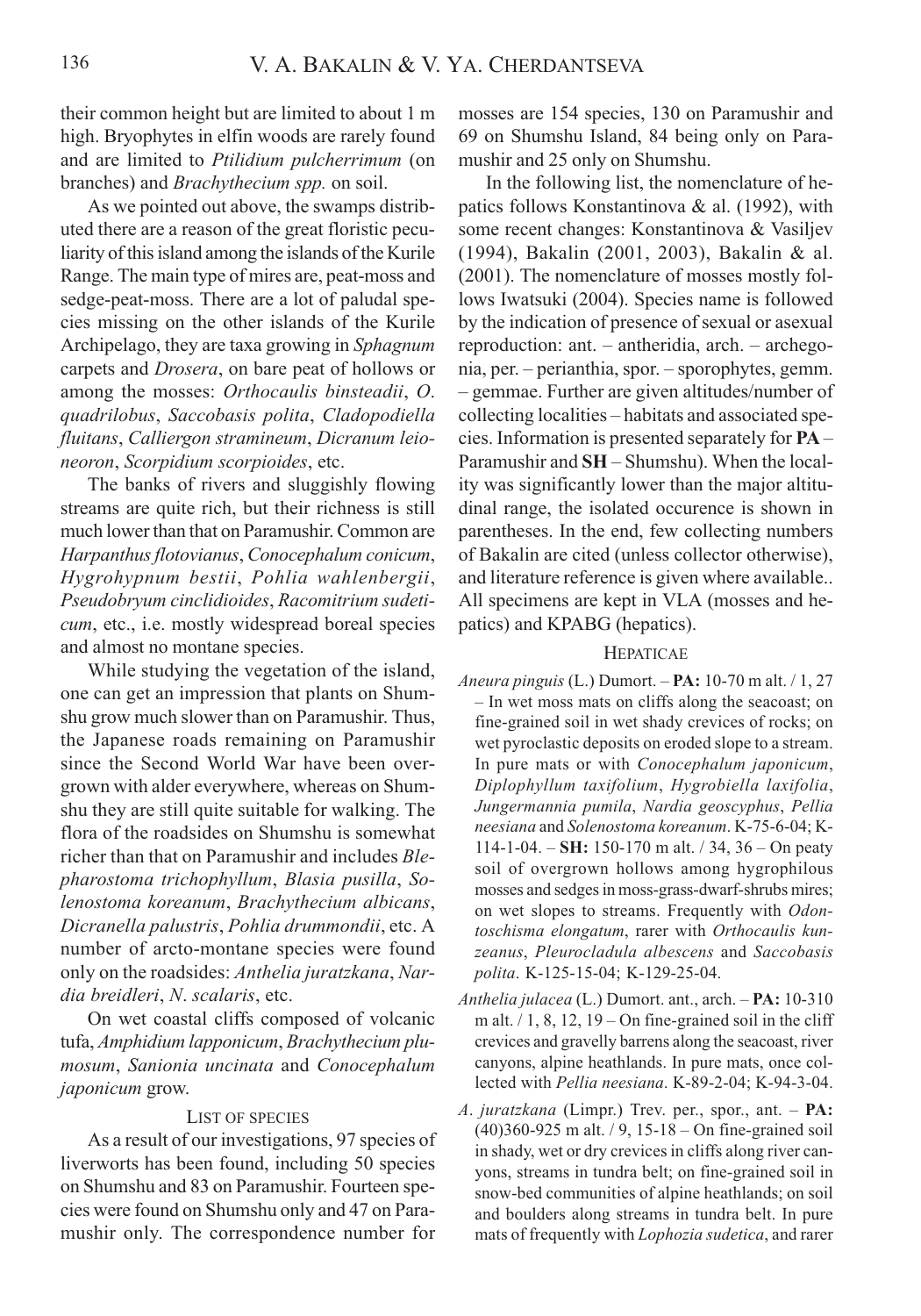with Blepharostoma trichophyllum, Cryptocoleopsis imbricata, Diplophyllum albicans, D. taxifolium, Gymnomitrion apiculatum, Marsupella emarginata, M. sprucei, Moerckia blyttii, Nardia geoscyphus, N. japonica, N. scalaris, Pleurocladula albescens, Schistochilopsis incisa and Sphenolobus minutus. K-90-15-04; K-103-19-04. – SH: 98-170 m alt. / 29, 30, 34 – On fine-grained soil along roadside, on wet sliding slopes to streams in snow-bed habitats; on spots of fine-grained soil of cryogenic origin in dwarfshrubs tundra. In pure mats or frequently with Cephalozia bicuspidata, Lophozia sudetica, Nardia breidleri, rarer with N. geoscyphus and N. japonica. K-120-12-04; K-121-30-04.

- Athalamia hyalina (Sommerf.) S. Hatt. PA: 400 m alt. / 19 – In shady wet crevices of cliffs along stream in tundra belt. In pure mats. K-104-6-04.
- Barbilophozia hatcheri (A.W. Evans) Loeske gemm. PA: 40-88 m alt. / 12, 26 - Among borders of gravelly barrens sliding to a seacoast meadow; on pyroclastic deposits along roadside in Alnus hirsuta thickets. With Cephaloziella divaricata, Diplophyllum taxifolium, Lophozia excisa and Lophozia pellucida var. rubrigemma. K-94-14-04; K-113-4-04. - SH: 103 m alt. / 32 – On fine-grained soil in hollow in lichen – dwarf-shrub tundra at low altitude. K-123- 1-04.
- B. lycopodioides (Wallr.) Loeske PA: (40)650-789 m alt.  $/11$ , 12, 17 – On fine-grained soil among dwarfshrubs in dwarf-shrub tundra; in rocky habitats in moss-lichen community; between boulders of gravelly barrens sliding to a seacoast meadow. In pure mats or with Tritomaria quinquedentata. K-93-1-04; K-100-13-04.
- Blasia pusilla L. SH: 80-180 m alt.  $/ 31$ , 33 On clayey the side of an old roads. In pure mats. K-122- 10-04; K-127-5-04.
- Blepharostoma trichophyllum (L.) Dumort. PA: 10-789 m alt. / 1, 6, 8, 12, 17, 18 – In dry or wet shady cliff crevices in waterfall canyon, seacoast, mountain slopes; on volcanic ash deposits in the crevices of gravelly barrens in tundra belt. In pure mats or frequently with Diplophyllum taxifolium, rarer with Anthelia juratzkana, Diplophyllum albicans, Eremonotus myriocarpus, Leiocolea heterocolpos, Lophozia sudetica, Plectocolea obovata, P. subelliptica, Pleurocladula albescens, Preissia quadrata, Scapania mucronata and Tritomaria quinquedentata. K-89-6-04; K-100-10-04. – SH: 50-170 m alt. / 33, 34 – In the crevices of cliffs of caked metamorphosed tufa; on peaty bank of lake. With Nardia geoscyphus and Plectocolea subelliptica. K-124-4a-04; K-125-43-04.
- Calypogeia muelleriana (Schiffn.) Mull.Frib. PA: 40-  $310$  m alt.  $/ 10$ ,  $19 - On$  fine-grained soil along the slope to stream splashed by water in alder thickets, in full shade; on fine-grained soil in the crevices of gravelly barrens in a river canyon. With Cephalozia bicuspidata, C. pachycaulis, Pellia neesiana, Riccardia aeruginosa and Scapania irrigua. K-91-4-04; K-106-3-04. – SH: 158 m alt.  $/$  36 – On smoothed peaty slope to river. With Pellia neesiana, Plectocolea subelliptica and Schistochilopsis opacifolia. K-129-20-04
- Cephalozia bicuspidata (L.) Dumort. per., ant., spor. PA: 40-728 m alt. / 2?4, 10, 15, 17, 19 - Among mosses and sedges in hollows of sedge-sphagnum mires; on eroded spots of fine-grained soil in subnival dwarf-shrub-lichen-moss tundras, on stones in snow-bed habitats and in streambeds of small streams and temporary springs; shady and wet cliff crevices; on wet decaying wood. Frequently with Lophozia sudetica and Pellia neesiana, rarer with Calypogeia muelleriana, C. pleniceps, Diplophyllum taxifolium, Gymnomitrion apiculatum, Lophozia ventricosa var. ventricosa, Marsupella sphacelata, Moerckia blyttii, Nardia japonica, N. scalaris, Orthocaulis hyperboreus, Plectocolea obovata, P. subelliptica, Pleurocladula albescens, Prasanthus suecicus, Riccardia aeruginosa, Schistochilopsis incisa, Sphenolobus minutus and Tritomaria quinquedentata. K-77- 7-04; K-97-2-04. – SH: 98-170 m alt. / 29, 30, 34, 36 – On spots of fine-grained soil in dwarf-shrubs tundra; on stones along streams in dwarf-shrub-grass tundras; among mosses and sedges; on fine-grained soil along roadside. In pure mats or with Anthelia juratzkana, Cephalozia leucantha, Lophozia silvicola, L. sudetica, Mylia anomala, Nardia breidleri, N. geoscyphus, N. japonica, Orthocaulis kunzeanus, Pellia neesiana. Plectocolea obovata, Plectocolea subelliptica, Pleurocladula albescens, Scapania hyperborea, S. irrigua and Sphenolobus minutus. K-125-26-04; K-120-15-04.
- C. leucantha Spruce  $SH: 158$  m alt. / 36 Among stems of sedges; on tussocks in sedge-moss floodplain mire. With Cephalozia bicuspidata, Lophozia silvicola, Mylia anomala, Orthocaulis kunzeanus, Sphenolobus minutus. K-129-1-04.
- C. lunulifolia (Dumort.) Dumort.  $PA: 50$  m alt. /  $5 -$ Among mosses in moss mats on a wet rocky slope on percolate water. With Lophozia savicziae. K-82- 9-04.
- C. pachycaulis R.M. Schust. per. PA: 40, 360 m alt. / 10, 14 – On fine-grained soil along the slope to a stream splashed with water in alder thickets; on eroded spots of fine-grained soil in subnival dwarf-shrublichen-moss tundra, on a slope. With Calypogeia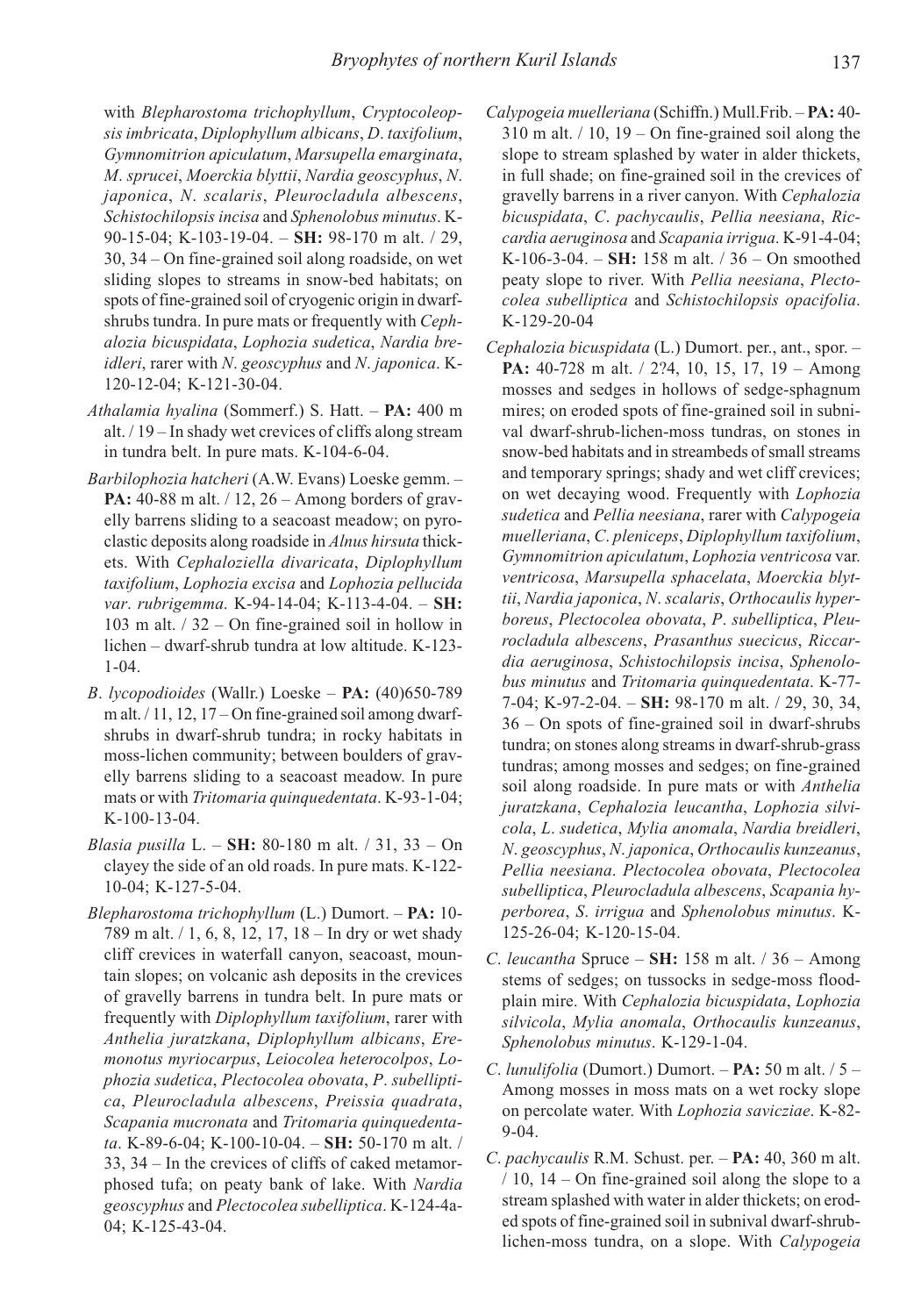muelleriana, Lophozia ventricosa var. longiflora, Pellia neesiana, Scapania irrigua and Tritomaria quinquedentata. K-91-4-04; K-96-4-04. ? Besides typical plants, some forms transitional to C. bicuspidata were collected. The shoots of the later form are characterized by one row of dorsal cells (versus two), but uniform cells in stem cross-section (versus strong differentiation to cortical and inner cells in C. bicuspidata).

- C. pleniceps (Aust.) Lindb. ant., arch. PA: 50 m alt. / 5 – In dry crevices on slope in moss-grass community developed on slowly flowing percolate water along a stream. In pure mats or with Cephalozia bicuspidata, Lophozia ventricosa var. ventricosa and Tritomaria quinquedentata. K-82-15-04.
- Cephaloziella arctica Bryhn et Douin per., arch., spor. – PA: 88-103 m alt. / 26, 32 – On pyroclastic deposits along the side of an old road. In pure mats. K-113-2-04. – SH: 98 m alt. / 29 – On wet fine-grained soil of the side of an old road in forest; on spots of fine-grained soil of cryogenic origin in dwarf-shrublichen tundra. In pure mats or with Jungermannia pumila. K-120-8-04; K-123-2-04.
- C. arctogena (R.M. Schust.) Konstantinova ant., arch., per. – PA: 88 m alt. / 26 – On pyroclastic deposits on an overgrown old road. In pure mats or with Isopaches bicrenatus. K-113-1-04, K-113-5-04, K-113- 1a-04.
- C. divaricata (Sm.) Schiffn.  $PA$ : 88 m alt.  $/ 26 On$ pyroclastic deposits on a roadside in willow forest. With Barbilophozia hatcheri and Lophozia excisa. K-113-4-04. – SH: 98-170 m alt.  $/$  29, 34, 36 – On wet fine-grained soil along the side of an old road, on peat in overgrown hollows in sedge-moss mires. Among mosses in pure mats or in mires with Cladopodiella fluitans, Lophozia sudetica, Odontoschisma elongatum, and on roadsides with Scapania hyperborea, Conocephalum japonicum and Jungermannia pumila. K-129-15-04, K-125-39a-04.
- Chiloscyphus fragilis (A. Roth) Schiffn. PA: 40-310 m alt.  $/ 6$ , 12, 22 – In crevices in wet coastal cliff, on rocks along a riverbed occasionally splashed with water; on stones splashed with water along streams in alder thickets with Fillipendula camtschatica. In pure mats or with Jungermannia exsertifolia, Plectocolea subelliptica and Scapania undulata. K-94- 2-04; K-84-7-04.
- C. rivularis (Schrad.) Hazsl.  $SH: 116$  m alt.  $/30$  -On stones in stream bed along a slope with alder thickets. With Jungermannia eucordifolia. K-121- 17-04.
- Cladopodiella fluitans (Nees) H. Buch SH: 158 m alt. / 36 – In overgrown peat hollows in sedge-moss

flood-plain mire. With Cephaloziella divaricata and Odontoschisma elongatum. K-129-15-04.

- Conocephalum conicum (L.) Underw. PA: 60 m alt. / 6 – On sandy bank of the stream in alder thickets with Fillipendula camtschatica, in full shade. In pure mats. K-84-9-04. – **SH:** [Horikawa, 1934].
- C. japonicum (Thunb.) Grolle  $PA: 10-43$  m alt. / 1, 28 – On wet fine-grained soil in shady crevice of cliffs along the seacoast; on wet volcanic deposits in the flood-plain of a river in hydrophilous conditions. With Aneura pinguis, Jungermannia pumila, Pellia neesiana, Plectocolea infusca var. ovalifolia and Scapania paludosa. K-75-14-04; K-115-5-04. – SH: 5-98 m alt.  $/$  29, 33 – On wet fine-grained soil along the side of an old road; on wet tufa cliffs along the seacoast and, probably, occasionally splashed with salt water. In pure mats or on roadside with Cephaloziella divaricata, Jungermannia pumila, Lophozia sudetica and Scapania hyperborea. K-120-7-04; K-128-7-04.
- Cryptocoleopsis imbricata Amakawa per. PA: (50)360-728 m alt. / 2, 15, 18 – On fine-grained soil and volcanic ash in snow-bed and subnival habitats; on wet crumbled tufa cliffs along the seacoast on second terrace. In pure mats, rarer with admixture of Anthelia juratzkana, Diplophyllum taxifolium, Lophozia sudetica and Pellia neesiana. K-97-4-04; K-97-1-04. – It is a little known species, a representative of monotypic genus. Earlier it was known only from two localities on Hokkaido Island (Japan): the Rishiri Bay and the Daisetsu Mountains, and used to considered as an endemic of Japan (Amakawa, 1959). Later it was revealed on Kamchatka at the distance of more than 1500 km from the earlier known (in Japan) part of the specific area to the north-east or at 12? to the north (Bakalin, 2005a). At the same time it was suggested that the findings on Kamchatka were hardly a result of accidental bringing and the connection between the population of Kamchatka and Japan was accomplished through the mountainous islands of the Kurile Range, and that it was possible to find this species there as well. This presumption was confirmed by our stdies on the North Kuriles. So the area of this species can, probably, be characterized as Montane East-Asian.
- Diplophyllum albicans (L.) Dumort. PA: (50)728- 925 m alt. / 2, 16?18 – On crumbled tufa cliffs along a stream-bed near the seacoast; on fine-grained soil in wet cliff crevices; on fine-grained soil and volcanic ash in crevices of gravelly barrens in dwarf-shrublichen tundras. In pure mats or with Anthelia juratzkana, Blepharostoma trichophyllum, Lophozia sudetica, Nardia scalaris and Tetralophozia setiformis. K-77-13-04; K-103-19-04.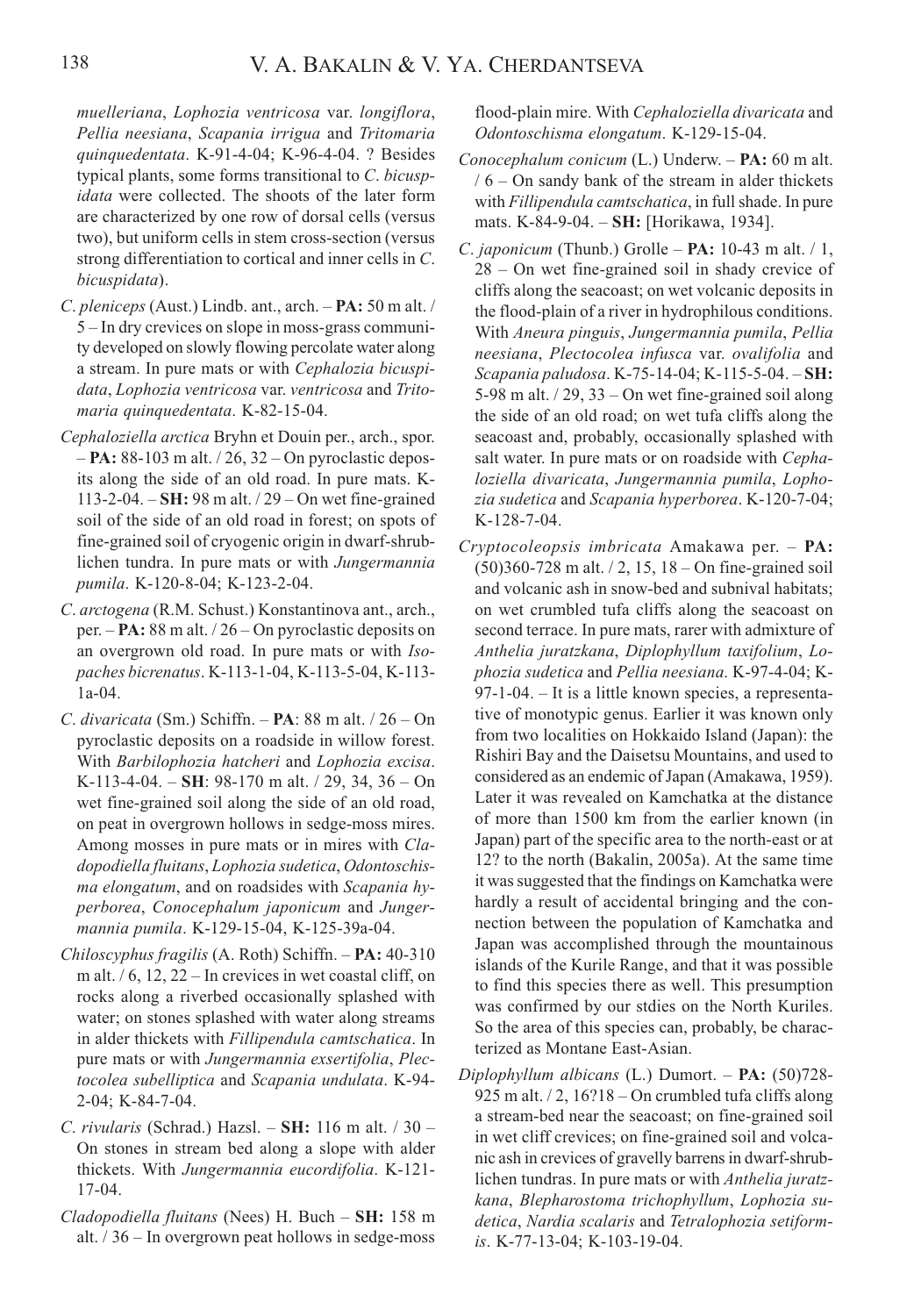- D. taxifolium (Wahlenb.) Dumort. per., gemm. PA: 10-728 m alt. / 1, 3, 8?10, 12, 14, 15, 18 – In the crevices in eroded slope of fine-grained soil along the seacoast and on moss mats; in shady, but more or less dry cliff crevices along streams, rivers, waterfall canyon; among stones gravelly barrens sliding to seacoast meadows; on a thin layer of fine-grained soil in crevices of gravelly barrens in lichen and dwarfshrub tundras; on wet fine-grained soil along streambed and in snow-bed communities. In pure mats or frequently with Blepharostoma trichophyllum, rarer with Aneura pinguis, Anthelia juratzkana, Barbilophozia hatcheri, Cephalozia bicuspidata, Cryptocoleopsis imbricata, Gymnomitrion concinnatum, Leiocolea heterocolpos, Lophozia pellucida var. rubrigemma, L. sudetica, L. ventricosa var. longiflora, L. v. var. ventricosa, L. wenzelii, Moerckia blyttii, Nardia geoscyphus, N. japonica, N. scalaris, Pellia neesiana, Pleurocladula albescens, Scapania mucronata, Schistochilopsis incisa, Sphenolobus minutus and Tritomaria quinquedentata. K-75-8-04; K-92-11-04. –  $SH: 116-180$  m alt.  $/30, 31, 36 - On$ eroded fine-grained soil along slope to stream in snow-bed habitats; on the side of an old road. In pure mats, rarer with Lophozia sudetica, Odontoschisma elongatum and Orthocaulis quadrilobus. K-121-6- 04; K-129-4-04.
- Eremonotus myriocarpus (Carr.) Lindb. et Kaal. per., ant. – PA:  $(10-40)728-789$  m alt.  $/ 1, 12, 17, 18 - On$ eroded fine-grained soil and tufa in crevices of coastal cliffs; on fine-grained soil and volcanic ash in wet and shady cliff crevices and crevices in gravelly barrens in tundra belt. In pure mats, rarer with *Blepharos*toma trichophyllum, Jungermannia pumila and Tritomaria quinquedentata. K-75-18-04; K-103-6-04.
- Gymnocolea inflata (Huds.) Dumort. per. PA: 50 m alt.  $/3$  – On fine-grained soil in shady wet crevices of cliff along river-bed. In pure mats. K-79-5-04.
- Gymnomitrion apiculatum (Schiffn.) Mull.Frib. per., spor.  $-$  **PA:** 700-715 m alt.  $/3$ , 17 – On spots of finegrained soil in snow-bed habitats; on fine-grained soil in shady wet crevices in cliffs along a river-bed. In pure mats or with Anthelia juratzkana, Cephalozia bicuspidata and Prasanthus suecicus. K-101-5- 04; K-79-4-04
- G. concinnatum (Lightf.) Corda per., spor. PA: 700- 925 m alt.  $/3$ , 16, 18 – On fine-grained soil in shady cliff crevices along streams in tundra belt; on finegrained soil and pyroclastic deposits in dry and slightly shaded crevices in gravelly barrens in dwarf-shrublichen tundras. In pure mats or with Diplophyllum taxifolium and Gymnomitrion pacificum. K-79-7-04; K-103-8-04.
- G. pacificum Grolle per. PA: 715-925 m alt. / 16, 17, 18 – On fine-grained soil and pyroclastic deposits in dry slightly shaded crevices in gravelly barrens in dwarf-shrub-lichen tundras; on stones of gravelly barrens in snow-bed habitats. In pure mats or with Gymnomitrion concinnatum. K-99-12-04; K-101-7- 04.
- Harpanthus flotovianus (Nees) Nees arch. PA: 60 m alt. / 5 – Among mosses in moss tussocks and hollows in sedge-peat-moss mires. In pure mats. K-83- 13-04, K-83-14-04,  $-SH$ : 116 m alt.  $/30 - On$  stones along a stream flowing down a slope with alder thickets. In pure mats. K-121-26-04.
- Hygrobiella laxifolia (Hook.) Spruce per., ant. PA: 40-310 m alt. / 6, 10, 19 – On stones in stream-bed of permanent and temporary streams. In pure mats or with Aneura pinguis, Jungermannia pumila and Plectocolea subelliptica. K-85-4-04; K-114-4a-04.
- Isopaches bicrenatus (Schmid. ex Hoffm.) H. Buch **PA:** 88 m alt.  $/26 -$ On pyroclastic deposits of overgrown side of an old forest road. With Cephaloziella arctogena. K-113-1a-04.
- Jungermannia eucordifolia Schljakov per., ant., spor.  $-$  **PA:** 50-310 m alt.  $/$  1, 22, 24 – On stones at the base of seacoast cliffs permanently wetted with percolate water; on stones in a stream-bed; on wet pyroclastic deposits near a stream. In pure mats. K-78-1- 04; K-111-6-04. – SH: 116 m alt. / 30 – On stones in stream-bed down a slope with alder thickets. With Chiloscyphus rivularis. K-121-17-04.
- *J. exsertifolia* Steph. per., spor.  $PA: 40-60$  m alt.  $/ 2$ ,  $6, 5, 8, 10 - On$  stones in stream-bed on meadows, in alder thickets; in the stream-bed of temporary streams by the seacoast and in tundra belt. In pure mats, once found with Chiloscyphus fragilis. K-77- 2-04; K-92-13-04. – SH: 116 m alt. / 30 – On stones in a stream-bed down a slope with alder thickets. With Chiloscyphus fragilis. K-121-16-04. – It is a little known species indistinctly delimited from Jungermannia eucordifolia. It is known in Japan (Amakawa, 1960) and in the Russian Far East on the Chukotka (Afonina, Duda, 1993), Kamchatka (Bakalin, 2003) and the Commander Archipelago (Bakalin, 2005b). The finding partly fills the Japan-Kamchtka gap in the area of the species.
- J. polaris Lindb. per., ant., spor., arch. PA: 789 m alt. / 17 – On fine-grained soil in wet crevices in cliffs down the slope to a stream. With Nardia geoscyphus and Preissia quadrata. K-100-3-04.
- J. pumila With. per., spor., ant., arch.  $PA: 10-400$  m alt.  $/ 1$ , 6, 19 – On coastal cliffs wetted with percolate water; in shady cliff crevices along stream-bed shaded by willows, in a waterfall canyon; on wet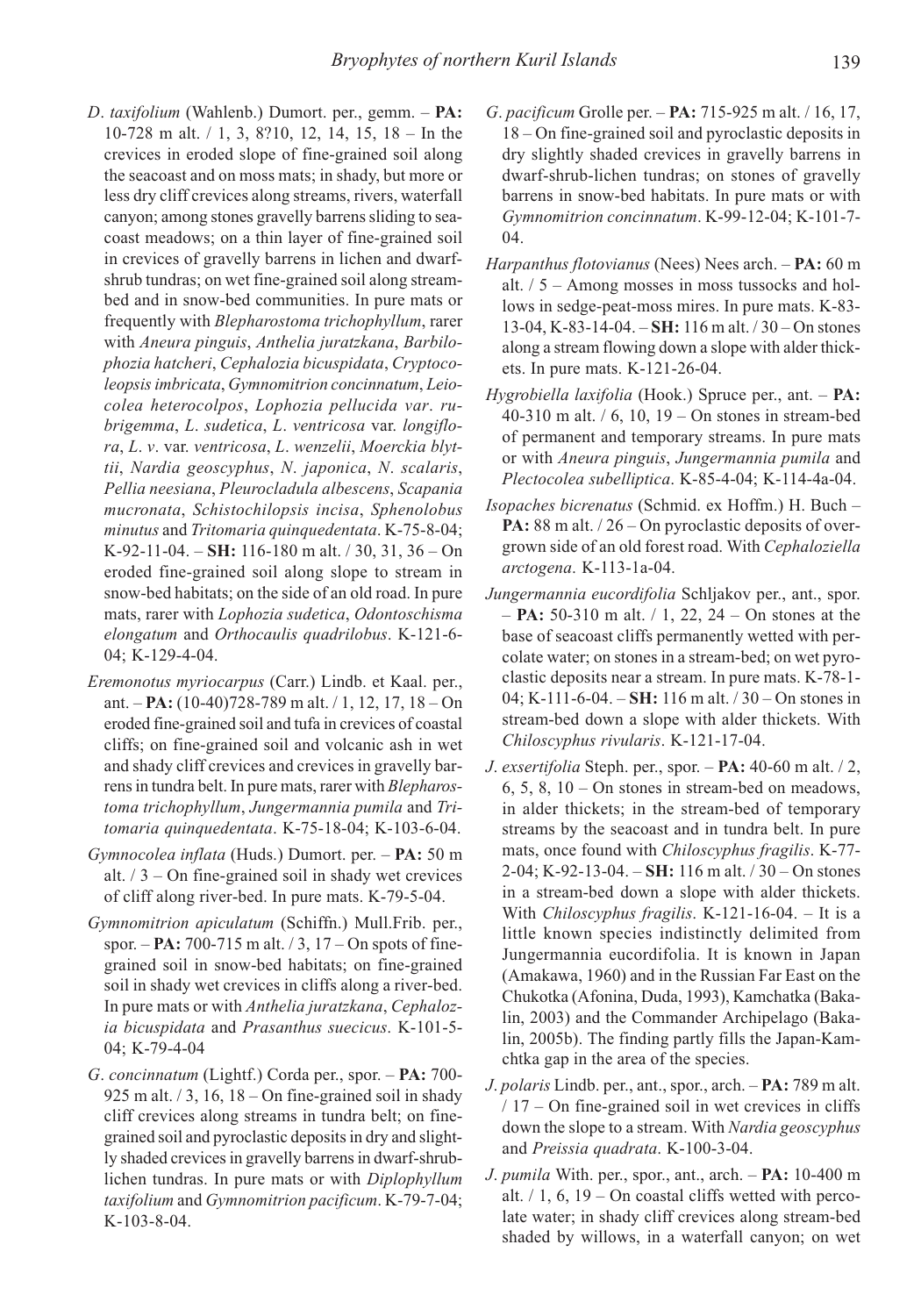pyroclastic deposits near a stream; on stones in a stream-bed; on wet volcanic deposits. In pure mats or with Aneura pinguis, Conocephalum japonicum, Eremonotus myriocarpus, Hygrobiella laxifolia, Pellia neesiana, Plectocolea infusca var. ovalifolia, Plectocolea subelliptica, Scapania paludosa and Solenostoma koreanum. K-75-15-04; K-115-5-04. – SH: 98 m alt. / 29 – On wet fine-grained soil along the side of an old road. With Cephaloziella arctica, Cephaloziella divaricata, Conocephalum japonicum, Lophozia sudetica, Nardia geoscyphus, Plectocolea subelliptica, Scapania hyperborea. K-120-2-04.

- Leiocolea heterocolpos (Thed. ex Hartm.) H. Buch gemm.  $- PA: 40$  m alt.  $/ 12 - In$  shady and dry cliff crevices in a coastal cliff. With Blepharostoma trichophyllum and Diplophyllum taxifolium. K-94-8-04.
- Lophocolea heterophylla (Schrad.) Dumort. per. PA: 60 m alt.  $/ 5 -$ On old horizontal part of alder trunk on the margin of a sedge-peat-moss mire in a floodplain. In pure mats. K-83-15-04.
- Lophozia excisa (Dicks.) Dumort. gemm., ant., arch. PA: 88 m alt. / 26 – On pyroclastic deposits on a roadside in willow forest. With Barbilophozia hatcheri and Cephaloziella divaricata. K-113-4-04. [Noguchi, 1967].
- L. pellucida R.M. Schust. var. rubrigemma (R.M. Schust.) Bakalin in Dulin et al. gemm., ant., arch. – **PA:**  $(40)925$  m alt.  $/ 12$ ,  $16 - \text{In dry and slightly}$ shaded crevices among stones in gravelly barrens among dwarf-shrub-lichen tundra; among stones in gravelly barrens sliding to a seacoast meadow. With Barbilophozia hatcheri, Diplophyllum taxifolium, Nardia breidleri and Orthocaulis kunzeanus. K-99- 15-04; K-94-21-04.
- L. savicziae Schljakov gemm. PA: 50 m alt. / 5 On moss mats down a rocky slope with slightly flowing percolate water. With Cephalozia lunulifolia. K-82- 9-04.
- L. silvicola H. Buch  $SH: 158$  m alt. / 36 Among mosses in tussocks in sedge-moss flood-plain mire. With Cephalozia bicuspidata, Cephalozia leucantha, Mylia anomala, Orthocaulis kunzeanus and Sphenolobus minutus. K-129-1-04. The plants in the specimens are represented by mod. pachyderma.
- L. sudetica (Nees ex Huebener) Grolle var. sudetica gemm. – **PA:**  $(40-50)310-925$  m alt.  $/ 2$ , 4, 9, 11, 14?19, 22 – Among mosses on mossy meadows near the seacoast; on pyroclastic deposits and fine-grained soil among stones or on open places in alpine heathlands; in snow-bed habitats; in tundras of different types; in shady and sunny crevices of different degree of moistening on fine-grained soil or rocky substratum; on stones and fine-grained soil along river-

bed and streams. In pure mats or with *Anthelia ju*ratzkana, Cephalozia bicuspidata, Marsupella sphacelata, M. sprucei, Moerckia blyttii, Pleurocladula albescens, Nardia japonica, rarer with Blepharostoma trichophyllum, Cryptocoleopsis imbricata, Diplophyllum albicans, D. taxifolium, Macrodiplophyllum plicatum, Marsupella emarginata, Nardia breidleri, N. scalaris, Schistochilopsis incisa, S. opacifolia, Sphenolobus minutus and Tritomaria quinquedentata. K-101-6-04; K-99-10-04. - SH: 98-170 m alt. / 29, 30, 34?36 – On fine-grained soil along the side of an old road; on eroded fine-grained soil down the slope to a stream; on stones along streambed in meadows; on spots of fine-grained soil of cryogenic origin in dwarf-shrub tundra. In pure mats or with Anthelia juratzkana, Nardia breidleri, rarer with Cephalozia bicuspidata, Cephaloziella divaricata, Conocephalum japonicum, Diplophyllum taxifolium, Jungermannia pumila, Nardia geoscyphus, Nardia japonica, Pellia endiviifolia, Pleurocladula albescens, Scapania hyperborea and Scapania mucronata. K-120-7-04; K-129-33-04.

- ? var. anomala (Schljakov) Schljakov per., ant. PA: 400-789 m alt.  $/3$ , 17 – On stones in stream-bed of a temporary spring in dwarf-shrub tundra; on finegrained soil in wet crevices in a cliff wetted with percolate water down the slope to a river. With  $An$ thelia juratzkana and Nardia scalaris. K-80-2-04; K-100-7-04.
- L. ventricosa (Dicks.) Dumort. var. ventricosa gemm.  $-$  **PA:** 40-600 m alt.  $/$  3, 5, 9, 10, 13, 19 – On bases of living trunks of the alder; on mosses down a slope among alder thickets; in stream-bed of a temporary stream in dwarf-shrub tundras, on cliffs of river canyon. In pure mats or with Cephalozia bicuspidata, C. pleniceps, Diplophyllum taxifolium, Macrodiplophyllum plicatum, Nardia japonica, N. scalaris, Ptilidium pulcherrimum, Sphenolobus minutus and Tritomaria quinquedentata. K-95-2-04; K-90-18-04.
- ? var. longiflora (Nees) Macoun gemm., per. PA: 360- 728 m alt. / 14, 18 – On a thin layer of volcanic ash in the crevices of gravelly barrens and on moss tussocks in dwarf-shrub-lichen tundra; on eroded spots of fine-grained soil in snow-bed habitats. In pure mats or with Cephalozia pachycaulis, Diplophyllum taxifolium, Moerckia blyttii, Pleurocladula albescens and Tritomaria quinquedentata. K-103-15-04; K-96-4-  $04. - SH: 170$  m alt.  $/ 34 - On$  mosses in mesotrophic sedge-grass-dwarf-shrub-moss mire. With Orthocaulis kunzeanus. K-125-20-04.
- ? var. guttulata (Lindb. et Arnell) Bakalin SH: 158 m alt. / 36 – On moss tussocks in sedge-moss floodplain mire. With Mylia anomala and Orthocaulis kunzeanus. K-129-3-04.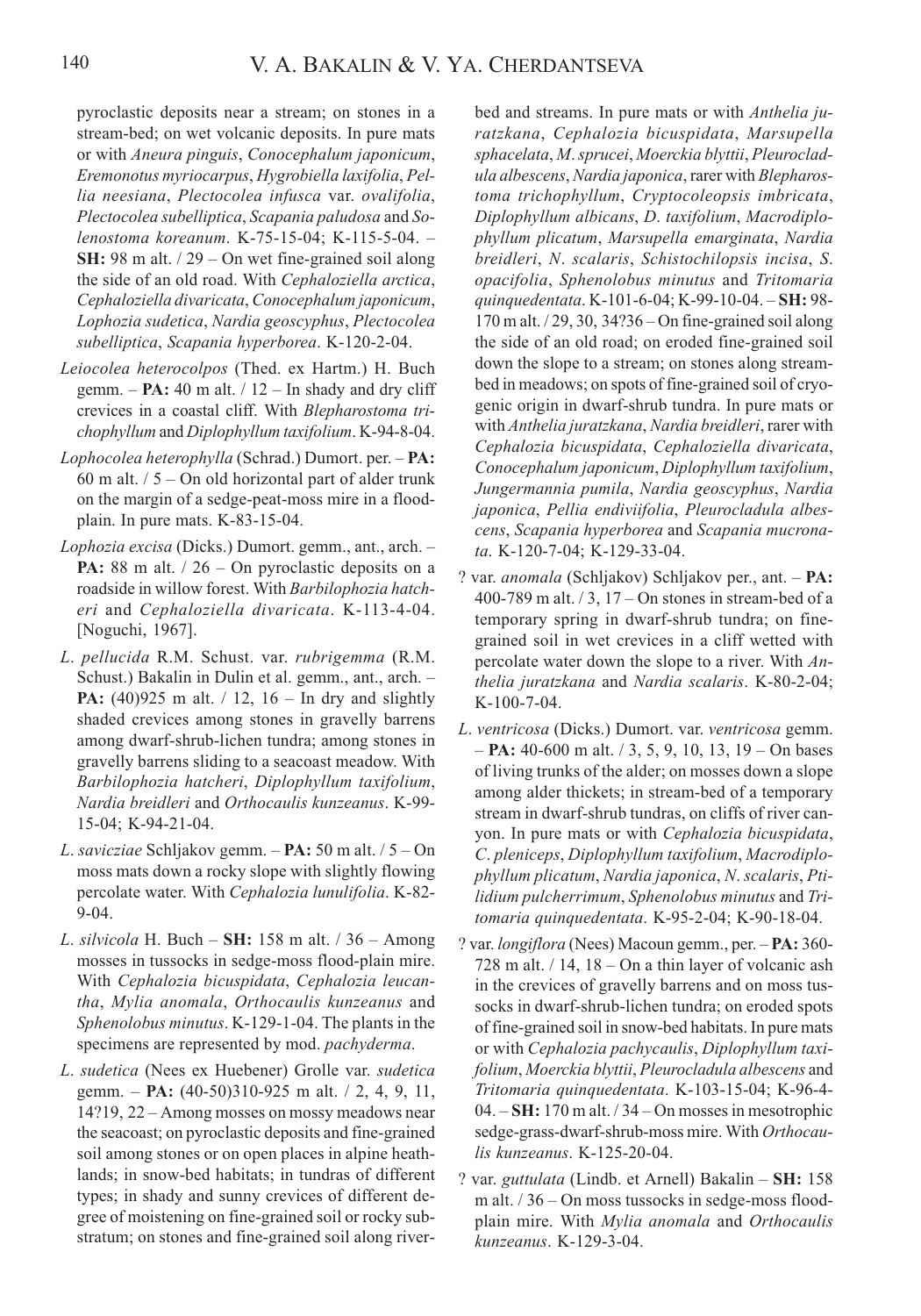- L. wenzelii (Nees) Steph.  $PA: 360$  m alt.  $/ 15 On$ wet fine-grained soil along a stream in snow-bed habitats in dwarf-shrub(Fillodoce)-grass-lichen tundra. With Diplophyllum taxifolium and Nardia scalaris. K-98-7-04 26.VII.2004. [Noguchi, 1967]
- Macrodiplophyllum plicatum (Lindb.) H. Perss. PA:  $(40)728$  m alt.  $/9$ ,  $18 -$ On volcanic ash in the crevices of gravelly barrens in lichen-dwarf-shrub tundras; on dry rocks along a stream. In pure mats or mixed with Lophozia sudetica, L. ventricosa, Ptilidium ciliare, P. pulcherrimum, Sphenolobus minutus and Tritomaria quinquedentata. K-103-5-04; K-90-5-04.
- Marchantia alpestris (Nees) Burgeff PA: 40 m alt. / 12 – On stones along a stream-bed on the slope of a coastal cliff. In pure mats. K-94-1-04.
- *M. polymorpha* L. gemm.  $PA$ : [Horikawa, 1934].  $-$ SH: 50 m alt. / 33 – Among Juncus on water-logged meadow. In pure mats. K-124-11-04.
- Marsupella alpina (Gottsche ex Limpr.) H. Bern per., ant., arch., spor. – PA: 360-925 m alt. / 15, 16, 18 – On fine-grained soil and pyroclastic deposits of eroded slopes in tundra belt; along streams in snow-bed habitats; on spots of fine-grained soil and ponds of cryogenic origin in dwarf-shrub-lichen tundra. In pure mats. K-97-9-04; K-99-4-04.
- M. boeckii (Austin) Lindb. ex Kaal. arch. PA: 400 m alt.  $/4 -$ On pyroclastic deposits in snow-bed habitats. In pure mats. K-81-14-04
- *M. brevissima* (Dumort.) Grolle per., ant., spor.  $PA$ : 646 m alt. / 18 – On fine-grained soil along a nival stream. In pure mats. K-102-5-04.
- M. emarginata (Ehrh.) Dumort. per., ant.  $PA$ : (40)646-728 m alt. / 10, 18, 19
- On stones splashed with water along a stream-bed in alder thickets; along banks of a nival stream. In pure mats or with Anthelia juratzkana, Lophozia sudetica, Moerckia blyttii, Nardia japonica, Pleurocladula albescens and Schistochilopsis incisa. K-91-2-04; K-102-3-04.
- M. sphacelata (Gieseke ex Lindenb.) Dumort. per., ant., arch., spor. – **PA:** (60) 300-400 m alt.  $/3$ , 4, 6, 15 – On fine-grained soil in the stream-bed of a temporary spring in dwarf-shrub tundra; on pyroclastic deposits in alpine heathland; on stones splashed with water along a stream-bed in alder thickets; on wet fine-grained soil along a stream-bed in dwarfshrub(Fillodoce)-grass-lichen tundra. In pure mats, rarer (forms in shaded places) with Cephalozia bicuspidata, Lophozia sudetica and Pleurocladula albescens. K-80-4-04; K-98-3-04.
- $M.$  sprucei (Limpr.) H. Bern. per., spor., ant.  $PA$ : 88(on volcanic ash) 400-925 m alt. / 4, 16, 18, 25 –

On pyroclastic deposits in snow-bed habitats and fine-grained soil along nival streams; on fine-grained soil in dry and slightly shaded crevices among stones in gravelly barrens in dwarf-shrub-lichen tundra; on caked volcanic deposits. In pure mats, rarer with Anthelia juratzkana and Lophozia sudetica. K-81- 13-04; K-112-1-04.

- Moerckia blyttii (Moerck) Brockm. ant., arch. PA: 360-728 m alt. / 14, 17, 18 – On eroded spots of fine-grained soil in snow-bed habitats in subnival dwarf-shrub-lichen-moss tundra; along nival streams; on pyroclastic deposits in the crevices of gravelly barrens in lichen-dwarf-shrub tundra. Commonly mixed, frequently with Lophozia sudetica, as well as with Anthelia juratzkana, Cephalozia bicuspidata, Diplophyllum taxifolium, Lophozia ventricosa var. longiflora, Marsupella emarginata, Nardia japonica, Orthocaulis hyperboreus, Pleurocladula albescens and Schistochilopsis incisa. K-96-10-04; K-103-9-04.
- Mylia anomala (Hook.) S. Gray gemm. SH: 158 m alt. / 36 – Among mosses and stems of sedges; on tussocks in sedge-moss flood-plain mire. With Cephalozia bicuspidata, C. leucantha, Lophozia silvicola, Lophozia ventricosa var. guttulata, Orthocaulis binsteadii, O. kunzeanus, Sphenolobus minutus. K-129-3-04.
- Nardia breidleri (Limpr.) Lindb. per., spor., ant. PA: 360-925 m alt. / 4, 14, 16, 18, 19, 21 – On finegrained soil along streams in alpine heathlands; on eroded fine-grained soil in snow-bed communities and along stream-bed of nival streams; on finegrained soil in shaded and wet cliff crevices in rocky banks of rivers; in dry and slightly shaded crevices among stones on gravelly barrens in dwarf-shrublichen tundras. In pure mats or with Lophozia pellucida var. rubrigemma, L. sudetica, Nardia geoscyphus, N. japonica, Pleurocladula albescens. K-81- 3-04; K-99-15-04. – SH: 116-170 m alt. / 30, 34, 36 – On eroded fine-grained soil down a slope in snowbed habitats in flood-plain with dwarf-shrub-herb tundra; on the clayey side of an old road; on spots of fine-grained soil of cryogenic origin in dwarf-shrub tundra. With Anthelia juratzkana, Cephalozia bicuspidata, Lophozia sudetica, Nardia geoscyphus, Pleurocladula albescens. K-121-30-04; K-125-26-04.
- Nardia compressa (Hook.) S. Gray PA: 360 m alt. / 15 – On wet fine-grained soil along a stream-bed in nival habitats in dwarf-shrub(Fillodoce)-grass-lichen tundra. With Schistochilopsis opacifolia. K-98-6-04.
- N. geoscyphus (De Not.) Lindb. per., ant., spor. PA: 10-789 m alt. / 1, 12, 17, 19 – On fine-grained soil in shady crevices in a coastal cliff; on fine-grained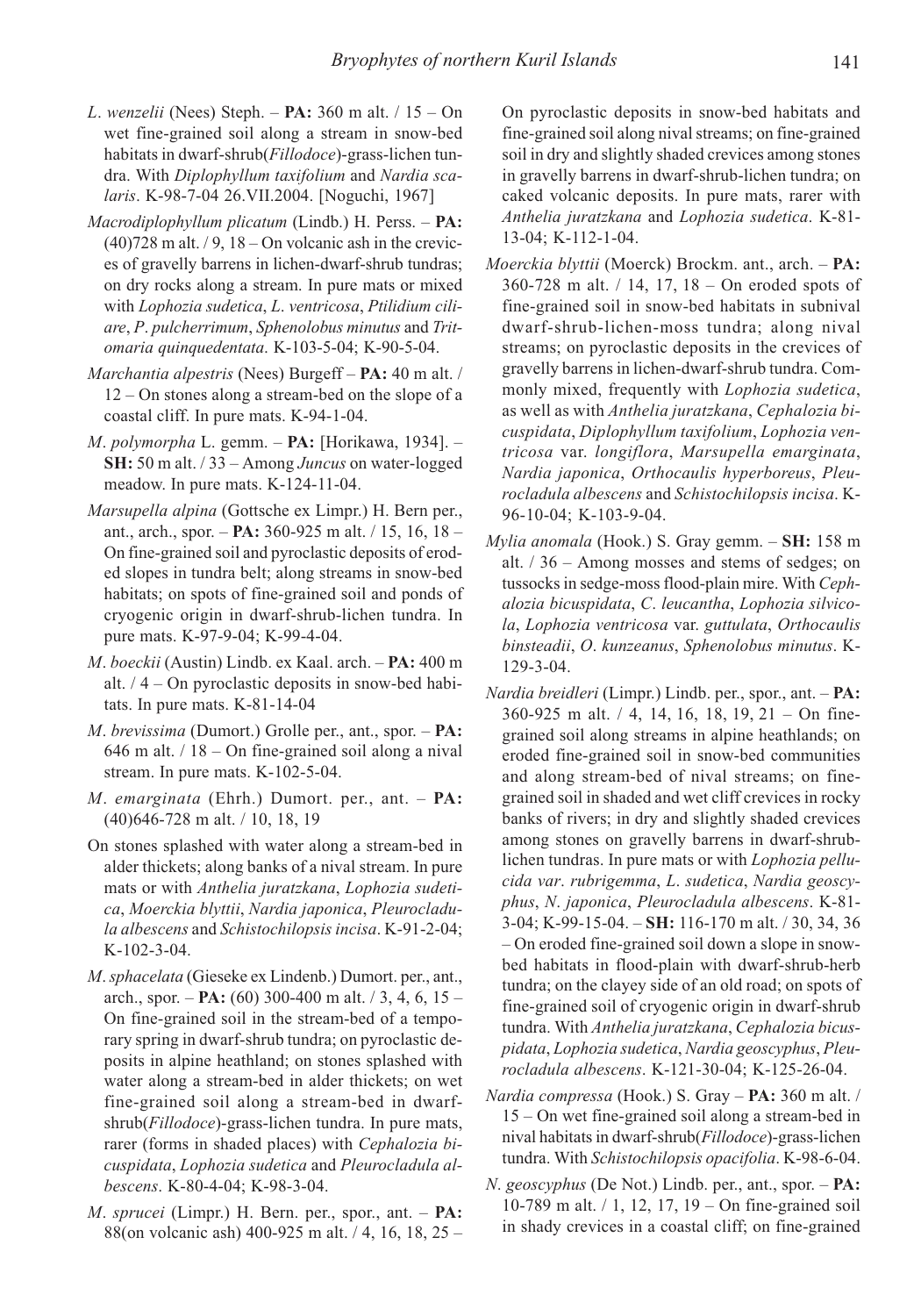soil in wet cliff crevices along rivers and rocky slopes of mountains; on eroded fine-grained soil along the banks of rivers and streams. In pure mats or with Aneura pinguis, Anthelia juratzkana, Diplophyllum taxifolium, Jungermannia polaris, Nardia breidleri, Pellia neesiana, Preissia quadrata, Tritomaria quinquedentata. K-94-6-04; K-75-6-04. - SH: 50-180 m alt. / 29, 30, 31, 33, 34 – On wet fine-grained soil along the side of an old road and on eroded roadside; on wet cliffs composed of caked tufa along the seacoast; on eroded fine-grained soil along the slope to snow-bed place; on spots of fine-grained soil of cryogenic origin in dwarf-shrub tundra. With Anthelia juratzkana, Blepharostoma trichophyllum, Cephalozia bicuspidata, Jungermannia pumila, Lophozia sudetica, Nardia breidleri, N. japonica, Pellia endiviifolia, Plectocolea infusca var. ovalifolia, P. obovata, Pleurocladula albescens, S. hyperborea, S. irrigua, S. mucronata and Schistochilopsis incisa. K-120-11-04; K-125-26-04.

- N. japonica Steph. per. **PA:** 150-728 m alt. / 3, 4, 10, 11, 14, 15, 17?19 – On fine-grained soil along streams and submerged in the stream; on pyroclastic deposits of volcanic field; fine-grained soil spots of cryogenic origin in alpine heathlands, in snowbed habitats. In pure mats or with Anthelia juratzkana, Cephalozia bicuspidata, Diplophyllum taxifolium, Lophozia sudetica, L. ventricosa var. ventricosa, Marsupella emarginata, Moerckia blyttii, Nardia breidleri, N. scalaris, Pellia neesiana, Plectocolea subelliptica, Pleurocladula albescens, Scapania paludicola, Schistochilopsis incisa and S. opacifolia. K-101-2-04; K-98-8-04. – SH: 116 m alt.  $/30 -$ On eroded fine-grained soil along the slope to a stream. With Anthelia juratzkana, Cephalozia bicuspidata, Lophozia sudetica, Nardia geoscyphus, Pellia endiviifolia and Pleurocladula albescens. K-121-3-04.
- N. scalaris S. Gray ant., arch. PA: (10)300-925 m alt.  $/ 1$ , 3, 14?17, 19 – On eroded fine-grained soil in cliff crevices along the seacoast; on eroded spots of fine-grained soil in snow-bed slope in subnival dwarfshrub-moss-lichen tundra; on wet fine-grained soil along a stream-bed and slowly flowing rivers; in temporary streams. Commonly with Pellia neesiana, Nardia japonica and Lophozia sudetica, rarer with Anthelia juratzkana, Cephalozia bicuspidata, Diplophyllum albicans, D. taxifolium, Lophozia ventricosa var. ventricosa, L. wenzelii, Pleurocladula albescens and Schistochilopsis opacifolia. K-75-10-04; K-99- 14-04. – SH: 98-158 m alt.  $/$  29, 36 – On wet finegrained soil along the side of an old road; on peaty ground along the slope to a river. In pure mats. K-120-16-04; K-129-23-04.
- Odontoschisma elongatum (Lindb.) A.W. Evans SH: 158-170 m alt. / 34, 36 – On peat of overgrown hollows in sedge-moss flood-plain mire. With Aneura pinguis, Cephaloziella divaricata, Cladopodiella fluitans, Diplophyllum taxifolium, Orthocaulis quadrilobus, Pleurocladula albescens, Saccobasis polita, Scapania hyperborea, Scapania paludicola, Sphenolobus minutus. K-125-9-04; K-129-15-04
- Orthocaulis binsteadii (Kaal.) H. Buch SH: 158 m alt. / 36 – Among mosses on tussocks in sedge-moss flood-plain mire. With *Mylia anomala*, K-129-7-04.
- O. floerkei (F. Web. et Mohr) H. Buch PA: 360-728 m alt. / 14, 18 – On eroded spots fine-grained soil in subnival dwarf-shrub-lichen-moss tundra. In pure mats. K-96-12-04; K-103-18-04.
- O. hyperboreus (R.M. Schust.) Konstantinova PA: 360 m alt. / 14 – On eroded spots fine-grained soil in subnival dwarf-shrub-lichen-moss tundra on the slope to the glacier. With Cephalozia bicuspidata, Lophozia sudetica and Moerckia blyttii. K-96-10-04
- O. kunzeanus (Huebener) H. Buch PA: 40 m alt. / 12 – Among wet stones in gravelly barrens sliding to a seacoast meadow. With Lophozia pellucida var. rubrigemma. K-94-21-04. – SH: 158-170 m alt.  $/$  34, 36 – Among mosses and stems of sedges of tussocks in sedge-grass-dwarf-shrub-moss mesotrophic mires. With Aneura pinguis, Cephalozia bicuspidata, C. leucantha, Lophozia silvicola, L. ventricosa var. longiflora, L. ventricosa var. guttulata, Mylia anomala, Saccobasis polita and Sphenolobus minutus. K-125-16-04; K-129-3-04.
- O. quadrilobus (Lindb.) H. Buch SH: 158 m alt. / 36 – Among mosses in hollows in sedge-moss floodplain mire. With Diplophyllum taxifolium and Odontoschisma elongatum. K-129-4-04.
- Pellia endiviifolia (Dicks.) Dumort. per., spor. PA: 50 m alt.  $/2$  – On wet fine-grained soil originated from eroded tufa cliffs near the stream. In pure mats. K-77-12-04. – SH: 116-170 m alt.  $/30$ , 34 – On eroded fine-grained soil along the slope to a stream in dwarf-shrub-grass tundra. Among and on mosses. With Lophozia sudetica, Nardia geoscyphus, N. japonica and Pleurocladula albescens. K-121-29- 04; K-125-28-04.
- P. neesiana (Gottsche) Limpr. ant., arch., per., spor. PA: 10-728 m alt. / 1, 5, 10?12, 14, 15, 17, 19 – On wet fine-grained soil in shady cliff crevices along the seacoast, canyon near rivers; among mosses on sedge-peat-moss mires at the sources of streams; on wet fine-grained soil in snow-bed habitats; on finegrained soil and stones along streams and rivers in tundras, meadows and alder thickets. Commonly among and on leafy hepatic mats: Anthelia julacea,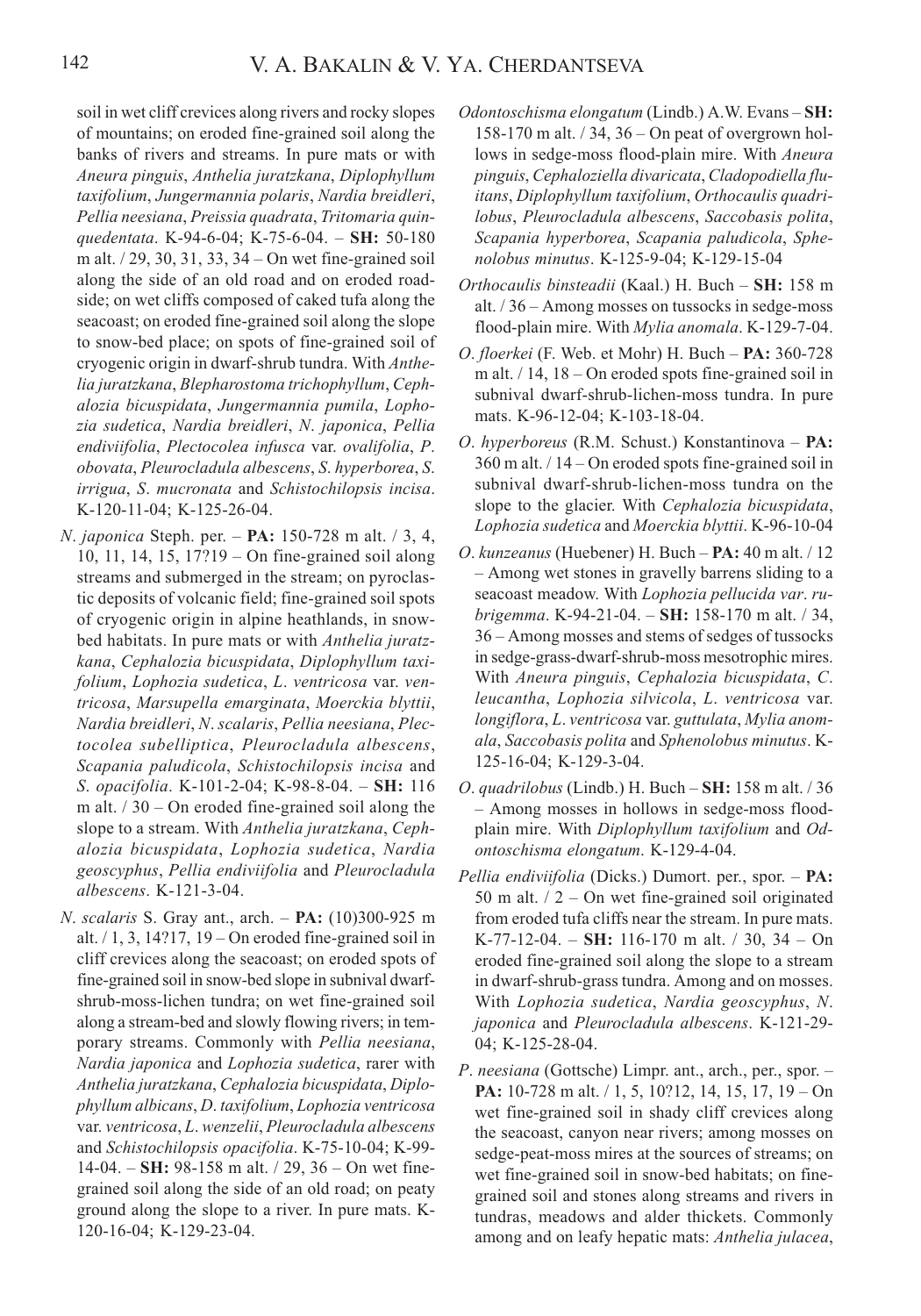Calypogeia muelleriana, Cephalozia bicuspidata, C. pachycaulis, Cryptocoleopsis imbricata, Diplophyllum taxifolium, Jungermannia pumila, Lophozia sudetica, Nardia geoscyphus, N. japonica, N. scalaris, Pleurocladula albescens, Scapania irrigua, Schistochilopsis incisa, Tritomaria quinquedentata, as well as with thallose ones Aneura pinguis, Conocephalum japonicum and Riccardia aeruginosa. K-75-5-04; K-98-9-04. – SH: 98-170 m alt. / 29, 30, 34, 36 – On fine-grained soil along the wet side of an old road; on wet soil along a stream in dwarfshrub-grass tundra; on spots of fine-grained soil of cryogenic origin in dwarf-shrub tundra; on peaty river bank. In pure mats or among or on leafy hepatics: Calypogeia muelleriana, Cephalozia bicuspidata, Plectocolea obovata, P. subelliptica, Pleurocladula albescens, Scapania hyperborea, Schistochilopsis incisa, S. opacifolia. K-120-9-04; K-129-24-04.

- Plectocolea infusca Mitt. var. ovalifolia Amakawa per., ant. –  $PA: 43$  m alt.  $/ 28 - On$  overgrown volcanic deposits in a flood-plain. With Conocephalum japonicum, Jungermannia pumila and Scapania paludosa. K-115-5-04. – SH: 50 m alt. / 33 – In cliff crevices composed of caked metamorphic tufa. With Nardia geoscyphus. K-124-4b-04.
- P. obovata (Nees) Lindb. per., ant., arch., spor. PA: 10-310 m alt. / 1, 6, 10, 19, 24 – On eroded finegrained soil on cliffs splashed with water near the seacoast; in cliff crevices of river canyons; on stones splashed with water along a stream in alder thickets; on stones in flood-plain; on wet volcanic deposits near a streams. In pure mats or with Blepharostoma trichophyllum, Cephalozia bicuspidata or among the thalli of Preissia quadrata. K-75-17-04; K-86-6-04. – SH: 98-158 m alt. / 29, 30, 36 – On wet fine-grained soil along the side of an old road; on stones along slowly flowing stream in dwarf-shrub-grass tundra; on peaty soil along a river-bed. In pure mats or with Cephalozia bicuspidata, Nardia geoscyphus, Pellia neesiana, Scapania irrigua, S. paludosa. K-120-11- 04; K-129-24-04.
- P. subelliptica (Lindb. ex Kaal.) A.W. Evans per., ant., arch. – PA: 10-310 m alt.  $/ 1, 6, 10, 19, 22, 27 - On$ wet eroded ground in cliff crevices along the seacoast; on stones and cliff along rivers or streams in open places or in alder thickets; on stones in the stream-bed of a small stream. In pure mats or with Blepharostoma trichophyllum, Cephalozia bicuspidata, Chiloscyphus fragilis, Hygrobiella laxifolia, Jungermannia pumila, Nardia japonica and Scapania undulata. K-75-13-04; K-114-4-04. – SH: 80- 170 m alt. / 29, 34, 33, 36 – On wet fine-grained soil and clay ground along the side of an old road; on peaty banks of lakes and rivers. In pure mats or with

Blepharostoma trichophyllum, Calypogeia muelleriana, Cephalozia bicuspidata, Jungermannia pumila, Pellia neesiana, Scapania irrigua, S. mucronata and Schistochilopsis opacifolia. K-120-2-04; K-129- 20-04.

- Pleurocladula albescens (Hook.) Grolle PA: 360-789 m alt. / 4, 14, 15, 17, 18 – On wet fine-grained soil along a small stream originated from glacier in dwarfshrubs(Fillodoce)-grass-lichen tundra; on eroded spots of fine-grained soil in snow-bed habitats; in margin of sphagnum mat on a rocky slope wetted with percolate water; on thin layer of wet volcanic ash in the crevices of gravelly barrens in lichen-dwarfshrub tundra; on fine-grained soil along streams in alpine heathlands and in snow-bed communities. In pure mats, but more common with Anthelia juratzkana, Blepharostoma trichophyllum, Cephalozia bicuspidata, Diplophyllum taxifolium, Lophozia sudetica, L. ventricosa var. longiflora, Marsupella emarginata, M. sphacelata, Moerckia blyttii, Nardia breidleri, N. japonica, N. scalaris, Pellia neesiana, Schistochilopsis incisa, Sphenolobus minutus and Tritomaria quinquedentata. K-100-14-04; K-98-9- 04. – SH: 116-170 m alt. / 30, 34, 36 – On eroded wet fine-grained soil along the slope to a stream in dwarf-shrub-grass tundra; on spots of fine-grained soil of cryogenic origin in dwarf-shrub tundra; on stones along streams and on the peaty bank of a river. In pure mats or with Aneura pinguis, Cephalozia bicuspidata, Lophozia sudetica, Nardia breidleri, N. geoscyphus, N. japonica, Odontoschisma elongatum, Pellia endiviifolia, P. neesiana, Schistochilopsis incisa. K-121-33-04; K-129-25-04.
- Prasanthus suecicus (Gottsche) Lindb. PA: 600 m alt.  $/3$  – On fine-grained soil in shady wet crevices of cliffs along a stream in alpine heathland. With Cephalozia bicuspidata and Gymnomitrion apiculatum. K-79-4-04.
- Preissia quadrata (Scop.) Nees spor. PA: 60-789 m alt.  $/ 6$ , 17, 19 – On fine-grained soil and in shady cliff crevices in canyons and stream-beds. Among and on leafy hepatics: Blepharostoma trichophyllum, Jungermannia polaris, Sauteria alpina, Nardia geoscyphus and Plectocolea obovata. K-86-6-04; K-104-5-04.
- Ptilidium californicum (Austin) Pears. PA: 60 m alt. / 5 – On horizontal part of the living trunk of an alder along the margin of sedge-peat-moss mire. In pure mats. K-83-18-04.
- P. ciliare (L.) Hampe  $PA: 40$  m alt.  $/9 On$  flat wellexposed and dry rock. With Macrodiplophyllum plicatum and Sphenolobus minutus. K-90-20-04. – SH: 103 m alt. / 32 – Among lichens and Empetrum in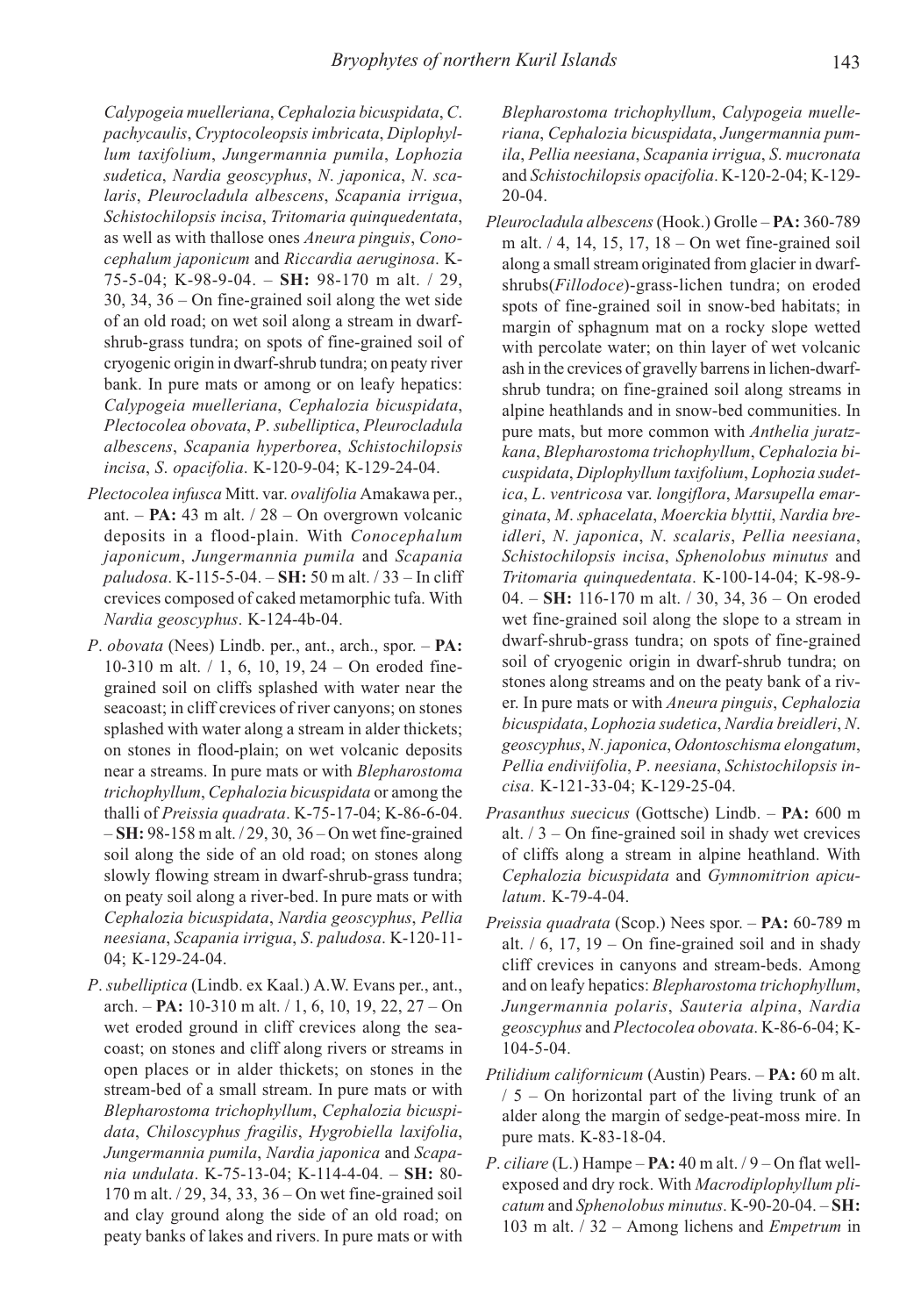dwarf-shrub-lichen tundra along the terraced slope to a river. In pure mats K-123-3-04.

- P. pulcherrimum (G.Web.) Vainio PA: 40-100 m alt. / 9, 13 – On the base of trunks of the alder and the Japanese stone pine in subalpine dwarf forests. Once with Lophozia ventricosa. K-95-1-04; K-90-18-04.
- Radula complanata (L.) Dumort.  $PA: 60$  m alt. / 6 -In shady cliff crevices of river canyon. In pure mats and on moss mats. K-86-5-04.
- Riccardia aeruginosa Furuki  $PA: 310$  m alt. / 19 On fine-grained soil in the crevices of gravelly barrens along river canyon. With Calypogeia muelleriana, Cephalozia bicuspidata, Pellia neesiana. K-106-3-04. – SH: 170 m alt.  $/ 34$  – Among mosses and hepatics in sedge-grass-dwarf-shrub-moss mesotrophic mire near lake. With Scapania irrigua, Scapania paludicola. K-125-22-04. – It a lately described species (Furuki, 1991), its distribution has yet been poorly studied. It used to be considered (l.c.) as an endemic of Japan, but in the recent years we found it on Mednyj Island (the Commander Archipelago, Bakalin, unpublished data) and on the North Kuriles. In its distribution it is associated with rocky substrata in the mountain regions or grows in paludal communities of the lower altitude levels. According to the description by T. Furuki (1991) the landscape characteristics of this species in Japan is similar to that in our country, but there it is found on the southern islands where the zonal vegetation is represented with broad-leaved and dark-coniferous forests in the collection locations, but not with tundras and Japanese stone pine crooked forests like in Russia.
- Saccobasis polita (Nees) H. Buch SH: 158-170 m alt. / 34, 36 – Among mosses in sedge-grass-dwarfshrub-moss mesotrophic mire near lake; on peat in overgrown hollows in sedge-moss flood-plain mire. With Aneura pinguis, Odontoschisma elongatum, Orthocaulis kunzeanus. K-125-18-04.
- Sauteria alpina (Scop.) Nees PA: 400 m alt. / 19 In shady and wet crevices of cliffs along a stream. In pure mats or with *Preissia quadrata*. K-104-2-04.
- Scapania hyperborea Joerg. per., gemm. SH: 98-180 m alt.  $/$  29, 31, 34 – On wet fine-grained soil along roadside. With Cephalozia bicuspidata, Cephaloziella divaricata, Conocephalum japonicum, Jungermannia pumila, Lophozia sudetica, Nardia geoscyphus, Odontoschisma elongatum and Pellia neesiana. K-120-1-04; K-122-6-04.
- S. irrigua (Nees) Nees ant. PA: 10-50 m alt. / 1, 5, 10 – On moss mats in coastal cliff crevices; among mosses in moss-grass community; on a rocky slope wetted with percolate water; on fine-grained soil down

a slope splashed with water in full shade of alder thickets. In pure mats or with *Calypogeia muelleri*ana, Cephalozia pachycaulis, Pellia neesiana. K-75- 7-04; K-91-4-04. – SH: 98-170 m alt. / 29, 34 – On wet fine-grained soil along the side of an old road. With Cephalozia bicuspidata, Nardia geoscyphus, Plectocolea obovata, P. subelliptica, Riccardia aeruginosa, Scapania paludicola. K-120-10-04; K-125-22-04.

- S. lingulata H. Buch gemm., per. SH: 180 m alt. / 31 – On the eroded side of an old road. In pure mats. K- $122 - 1 - 04$
- S. mucronata H. Buch PA: 40-60 m alt. / 2, 8, 9 In dry and shady cliff crevices of a waterfall and river canyons; on decaying wood near entrance into an old tunnel. In pure mats or mixer with Blepharostoma trichophyllum and Diplophyllum taxifolium. K-77-6-04; K-90-2-04. – SH: 80-180 m alt. / 31, 33, 36 – On the wet clayey side of an old road. In pure mats or with Lophozia sudetica, Nardia geoscyphus, Plectocolea subelliptica, Schistochilopsis incisa. K-127- 2-04; K-122-9-04.
- S. paludicola Loeske et Mull.Frib. ant. PA: 50-200 m alt.  $/2$ , 19 – Among wet mosses on mossy meadow patches between thickets of old alders; on stones covered by fine-grained soil along a slowly flowing tributary of a river. In pure mats, once with Nardia japonica mod. laxifolia-viridis. K-77-4-04; K-105- 1-04. – SH: 158-170 m alt.  $/$  34, 36 – On the peaty bank of a lake; among mosses of overgrown hollows in sedge-moss flood-plain and flood-lake mires. In pure mats or with Odontoschisma elongatum, Riccardia aeruginosa, Scapania irrigua and Sphenolobus minutus. K-125-42-04; K-129-13-04.
- S. paludosa (Mull.Frib.) Mull.Frib. PA: 43-400 m alt.  $/2$ , 15, 19, 28 – On very moist coastal cliffs wetted with percolate water; among mosses in moss tussocks and hollows in sedge-moss mire in the floodplain of a stream; on wet slopes to streams; on wet overgrown pyroclastic deposits; in anthropogenic habitats: on the wet walls of blocks at entrance into an old tunnel. In pure mats or (on pyroclastic deposits) with Conocephalum japonicum, Jungermannia pumila and Plectocolea infusca var. ovalifolia. Besides the typical modifications, mod. violacea and mod. viridis were found as well. K-77-9-04; K-115-  $5-04. - SH: 116-158$  m alt.  $/ 30, 36 - On$  wet soil along a stream in a flood-plain covered with dwarfshrub-grass tundra; on eroded fine-grained soil on the slope to a stream. With Plectocolea obovata. K-121-11-04; K-129-26-04.
- S. subalpina (Nees ex Lindenb.) Dumort. gemm. PA: 43-70 m alt. / 25, 27, 28 – On stones in a stream-bed;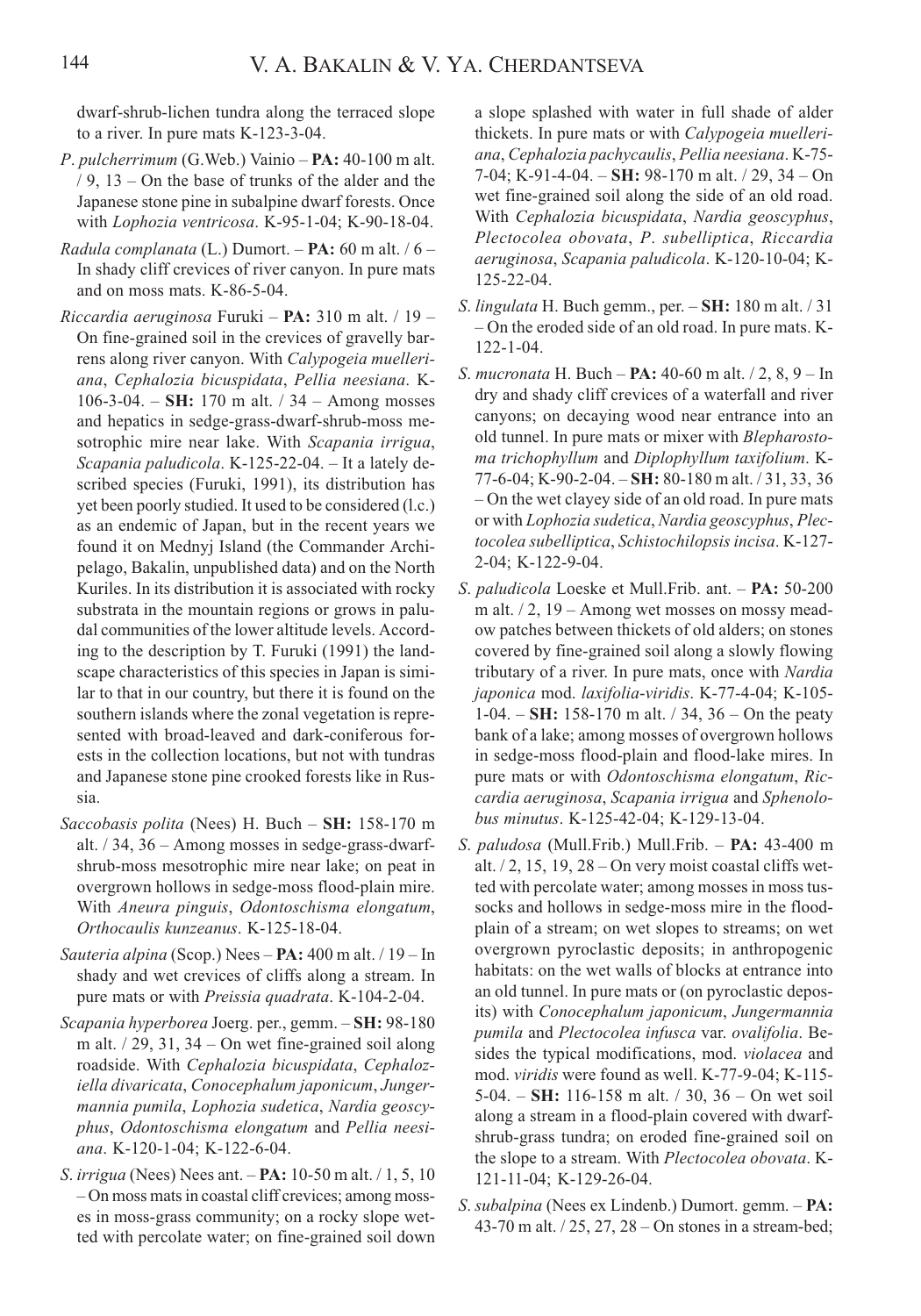among mosses and stems of sedges in sedge-peat-moss tundra in stream flood-plain; on fine-grained soil and pyroclastic deposits of eroded slope in a stream canyon; on overgrown wet pyroclastic deposits field. In pure mats. K-77-1-04; K-115-8-04.

- S. *undulata* (L.) Dumort. ant., gemm.  $PA: 60 450 m$ alt. / 6, 20 – On stones along a stream in full shade in alder thickets with Fillipendula camtschatica. In pure mats or with Chiloscyphus fragilis and Plectocolea subelliptica. K-84-1-04; K-107-2-04.
- Schistochilopsis incisa (Schrad.) Konstantinova PA: 646-728 m alt. / 17?19 – On eroded wet fine-grained soil along small streams in tundra belt and in snowbed habitats; on spots of fine-grained soil in snowbed habitats. In pure mats or with Anthelia juratzkana, Cephalozia bicuspidata, Diplophyllum taxifolium, Lophozia sudetica, Marsupella emarginata, Moerckia blyttii, Nardia japonica, Pellia neesiana, Pleurocladula albescens. K-105-8-04; K-102-3-04. – SH: 116-180 m alt. / 30, 31 – On stones along a stream-bed in stream valley covered with dwarfshrub-grass tundra; on wet sliding roadside. With Nardia geoscyphus, Pellia neesiana, Pleurocladula albescens, Scapania mucronata. K-121-20-04; K-122-9-04.
- S. opacifolia (Culm. ex Meyl.) Konstantinova per., spor.  $-$  **PA:** 200-715 m alt. / 3, 14, 15, 17, 19 – In the stream-bed of a temporary stream in dwarf-shrub tundra; on eroded spots of fine-grained soil in subnival dwarf-shrub-lichen-moss tundra, on the slope to the glacier; on sliding fine-grained soil along slowly flowing tributary of a river in alder thickets; streams in dwarf-shrub(Fillodoce)-grass-lichen tundra. In pure mats or with Lophozia sudetica, Nardia compressa, Nardia japonica and Nardia scalaris. K-80- 6-04; K-96-6-04. Besides the shoots with typical coloration, the shoots with black pigmentation were found.  $-$  SH: 158 m alt.  $/$  36  $-$  On the peaty wet slope to a river. With Calypogeia muelleriana, Pellia neesiana, Plectocolea subelliptica. K-129-20-04.
- Solenostoma koreanum Steph. per., ant. PA: 43-88 m alt. / 24, 27, 28 – On wet deposits down the slopes to a stream; on wet pyroclastic deposits. In pure mats, considerably rarer with Aneura pinguis and Jungermannia pumila. K-111-2-04; K-115-7-04. - SH: 80 m alt. / 33 – On clayey roadside. In pure mats. K-127-3-04. – It is a little known species with poorly studied distribution and taxonomic connections (due to its being close to Solenostoma fusiforme (Steph.) R.M. Schust.). According to the literary data it is distributed on exposed rocks in the mountain regions of Korea and Japan at altitudes mostly exceeding 600 m a.s.l. If S. koreanum is to be considered as synonym of S. fusiforme, the species is also known on

Kamchatka (Bakalin, 2003). The present finding makes the area and ecology of the species significantly clearer. The species was found on volcanic pyroclastic deposits and on a road side in the lower altitude zones. However, the vegetation in the areas of collection was represented with inversive tundras.

- Sphenolobus minutus (Schreb.) Berggr. PA: 40-715 m alt.  $/ 9$ ,  $17 -$  In shady dry cliff crevices along a stream-bed; on sphagnum tussock in a snow-bed habitat. With Anthelia juratzkana, Cephalozia bicuspidata, Diplophyllum taxifolium, Lophozia sudetica, Lophozia ventricosa, Macrodiplophyllum plicatum, Pleurocladula albescens, Ptilidium pulcherrimum. K-101-9-04; K-90-5-04. – SH: 158 m alt. / 36 – On mosses in tussocks in sedge-moss flood-plain mire. With Cephalozia bicuspidata, Cephalozia leucantha, Lophozia silvicola, Mylia anomala, Odontoschisma elongatum, Orthocaulis kunzeanus and Scapania paludicola. K-129-2-04.
- Tetralophozia setiformis (Ehrh.) Schljakov PA: 728 m alt.  $/ 18 -$ On pyroclastic deposits in the crevices of gravelly barrens in lichen-dwarf-shrub tundra. With Diplophyllum albicans. K-103-7-04.
- Tritomaria quinquedentata (Huds.) H. Buch PA: (10- 60)360-789 m alt. / 1, 5, 9, 11, 12, 14, 15, 17 – On sliding wet fine-grained soil in cliffs along the seacoast; in dry and wet cliff crevices in tundra belt along river canyons; on soil among dwarf shrubs in dwarf shrub tundras; on spots of sliding fine-grained soil in snow-bed dwarf-shrub-moss-lichen communities; along a stream-bed of glacier streams. In pure mats or, more frequent, with Barbilophozia lycopodioides, Blepharostoma trichophyllum, Cephalozia bicuspidata, Cephalozia pachycaulis, Cephalozia pleniceps, Diplophyllum taxifolium, Eremonotus myriocarpus, Lophozia sudetica, L. ventricosa var. longiflora and var. ventricosa, Macrodiplophyllum plicatum, Nardia geoscyphus, Pellia neesiana and Pleurocladula albescens. K-100-10-04; К-75-9-04.

## MUSCI

- Amblystegium serpens (Hedw.) Bruch & Schimp. in Bruch et al.  $- PA: 40$  m alt.  $/ 23 - On$  the trunks of the willow at the height of 1.5 m, in a flood-plain willow forest. K-110-4 -04. [Minami et al., 2001] – SH: 5 m alt. / 33 – On tufa rocks. K- 128-1-04.
- A. jurazkanum Schimp. PA: This species is published by Y. Minami et al. (2001).
- A. varium (Hedw.) Mitt. PA: This species is published by Minami et al. ( 2001).
- Amphidium lapponicum (Hedw.) Schimp. SH: 5 m alt. / 33 – On moist coastal cliffs. K-128-5 04. [Cherdantseva, 1986]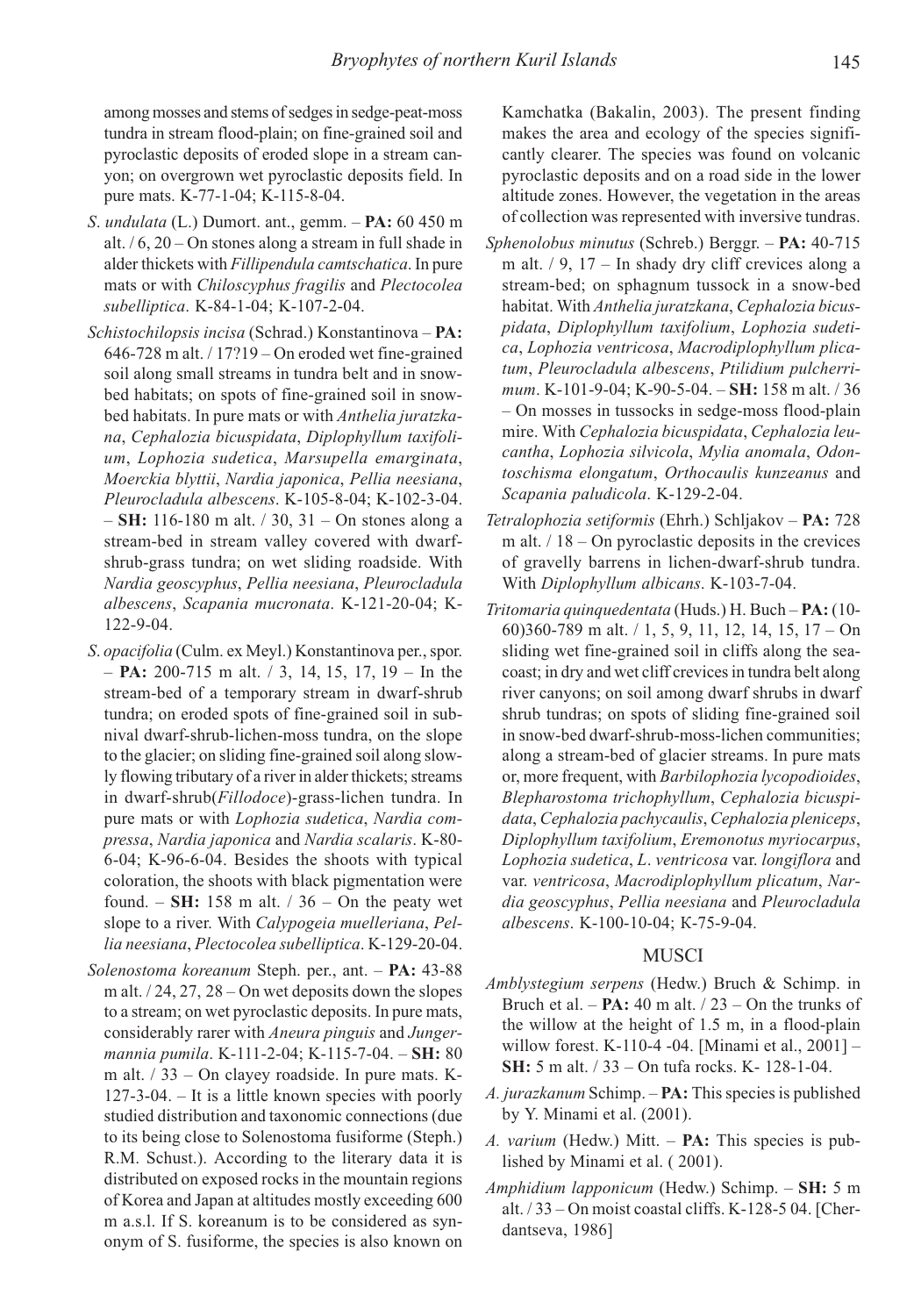- Andreaea nivalis Hook.  $PA: 450-800$  m alt.  $/ 4.20 -$ On fine-grained substratum along the bank of a stream, in alpine heathland, formed by stones and volcanic ashes; on rocks sprinkled by waterfall splashes. K-81-6-04; K-107-1- 04. [Minami et al., 2001]
- A. rupestris Hedw. PA: (10)789 m alt. / 3, 8, 17 On stones and rocky cliffs along the banks of waterways and on a ground water leakage. K-79-8- 04: K-100-9-04.
- Anomobryum filiforme (Griff.) A. Jaeger var. concin*natum* (Spr.) Loeske – **SH:** 50 m alt.  $/$  33 – On the quartz of an old monument. K-124-7-04.
- Arctoa fulvella (Dicks.) Bruch & Schimp. in Bruch et al.  $- PA: 800$  m alt.  $/ 4 - On$  fine-grained substratum along the bank of a stream and on nival glades in alpine heathland, formed by stones and volcanic ashes. K-81-1-04. [Minami et al., 2001]
- Aulacomnium palustre (Hedw.) Schwagr. PA: 50 m alt.  $/5$  – In a moss and herb community on a weak ground water leakage. With Hylocomium splendens. K- 82-6-04. [Noguchi, 1967; Minami et al., 2001] – SH: 116-158 m alt. / 30, 36 – On stones along the bank of a stream; on tussocks in a sedge and moss flood-plain swamp. With Hylocomiastrum pyrenaicum, Racomitrium canescens, Sanionia uncinata, Tomentypnum nitens. K-121-27-04; K- 129-8-04. [Cherdantseva, 1986]
- A. turgidum (Wahlenb.) Schwagr. PA: 50 m alt.  $/5$  -In a moss and herb community on a weak ground water leakage. K- 82-1-04.
- Bartramia ithyphylla Brid.  $PA$ : 728-926 m alt. / 16, 18 – In dry and weakly shaded crevices, on a thin layer of fine-grained soil in rocky tundras with dwarf shrubs and lichens. K-99-7-04; K-103-4-04.
- Brachydontium olympicum (E.G. Britton) McIntosh & Spense (Grimmia olympica E.G. Britton.) – **PA:** This species is published by Minami et al. (2001).
- Brachythecium albicans (Hedw.) Bruch & Schimp. in Bruch et al.  $-$  SH: 50-98 m alt.  $/$  29, 33 – On finegrained substratum on the side of an old road; on decaying logs along the left slope of the Baikovsky Stream. With Pogonatum urnigeruim. K-120-6-04; K-124-14-04.
- B. populeum (Hedw.) Bruch & Schimp. in Bruch et al. – PA: This species is published by Minami et al. (2001).
- B. plumosum (Hedw.) Bruch & Schimp. in Bruch et al.  $-$  SH: 50 m alt.  $/$  33 – On the vertical walls of a rock, formed by caked metamorphized tufa. K-124-  $2 - 04$ .
- B. reflexum (Starke) Bruch & Schimp. in Bruch et al. –

**PA:** 40-600 m alt.  $/$  3, 5, 23 – On the trunks of the alder and the willow in an alder thicket and floodland willow forest; among the brush of *Fillodoce* in dwarf shrub tundra. With Sanionia uncinata. K-83- 17-05; K- 80-7-04. [Cherdantseva, 1986] – SH: 116 m alt. / 30 – On sliding fine-grained substratum down the slope on the place of melted snowfield. K-121- 38-04.

- B. rivulare Bruch & Schimp. in Bruch et al. PA: 50- 100 m alt.  $/ 1$ , 6, 7 – On moist stones splashed with water, at the base of a coastal cliff; on stones on the banks and in the stream-beds. K-78-04; K-88-1-04.
- B. starkei (Brid.) Bruch & Schimp. in Bruch et al. **PA:**  $88 \text{ m alt.} / 25 - \text{On}$  volcanic pyroclastic deposits of a pyroclastic deposits field being overgrown with the alder. K-112-2-04.
- B. uncinifolium Broth. & Paris (Cratoneurella uncini $folia$  (Broth & Paris) H. Rob.) –  $PA: 715 - 728$  m alt.  $/ 15$ , 17, 18 – In a shady crevice of a rocky slide slope layered with fine-grained and in the niche under a stone of rocky placer in subnival and nival habitats; among the lichen cover in lichen and dwarf shrub tundra. K- 97-8-04; K-103-22. [Minami et al., 2001]
- Bryhnia novae-angliae (Sull. & Lesq.) Grout PA: 50 m alt. / 2, 24 – On soil in alder thicket and in a willow forest with tall-herbs. 28.VII.1997; 7.VIII. 1997. Coll. V.P. Verkholat. [Cherdantseva, 1986] – SH: This species is published by Cherdantseva (1986).
- Bryoerythrophyllum recurvirostrum (Hedw.) P.C. Chen  $-$  **PA:** 10 m alt.  $/1 -$  In crevices among boulders lying at the base of a cliff. With Pohlia drummondii. K-75-3-04. – SH: This species is published by Cherdantseva (1986).
- Bryoxiphium norvegicum (Brid.) Mitt. ssp. japonicum (Berggr.) A.Love & D. Love (B. savatieri (Husn.) Mitt.) – **PA:** This species published by Cherdantseva  $(1986)$ .  $-$  SH: This species is published by Cherdantseva (1986).
- Bryum amblyodon Mull. Hal. (B. inclinatum (Brid.) Bland.) – SH: 5 m alt. / 33 [Cherdantseva, 1986] – On moist coastal cliffs formed by tufas. K-128-4-04.
- B. argenteum Hedw.  $PA: 150$  m alt.  $/ 6 In$  crevices of a rocky ledge shaded by riverside willow forest. K- 86-2-04.
- B. creberrimum Taylor PA: This species is published by Cherdantseva (1986).
- B. mayrii Broth.  $PA: 50$  m alt.  $/ 24 On$  soil in an alder thicket. 6.VIII.1997. Coll. Verkholat, det. R.N. Schljakov.
- B. turbinatum (Hedw.) Turner (= B. schleicheri Schwagr.) –  $PA: 400$  m alt.  $/19 - On$  stones covered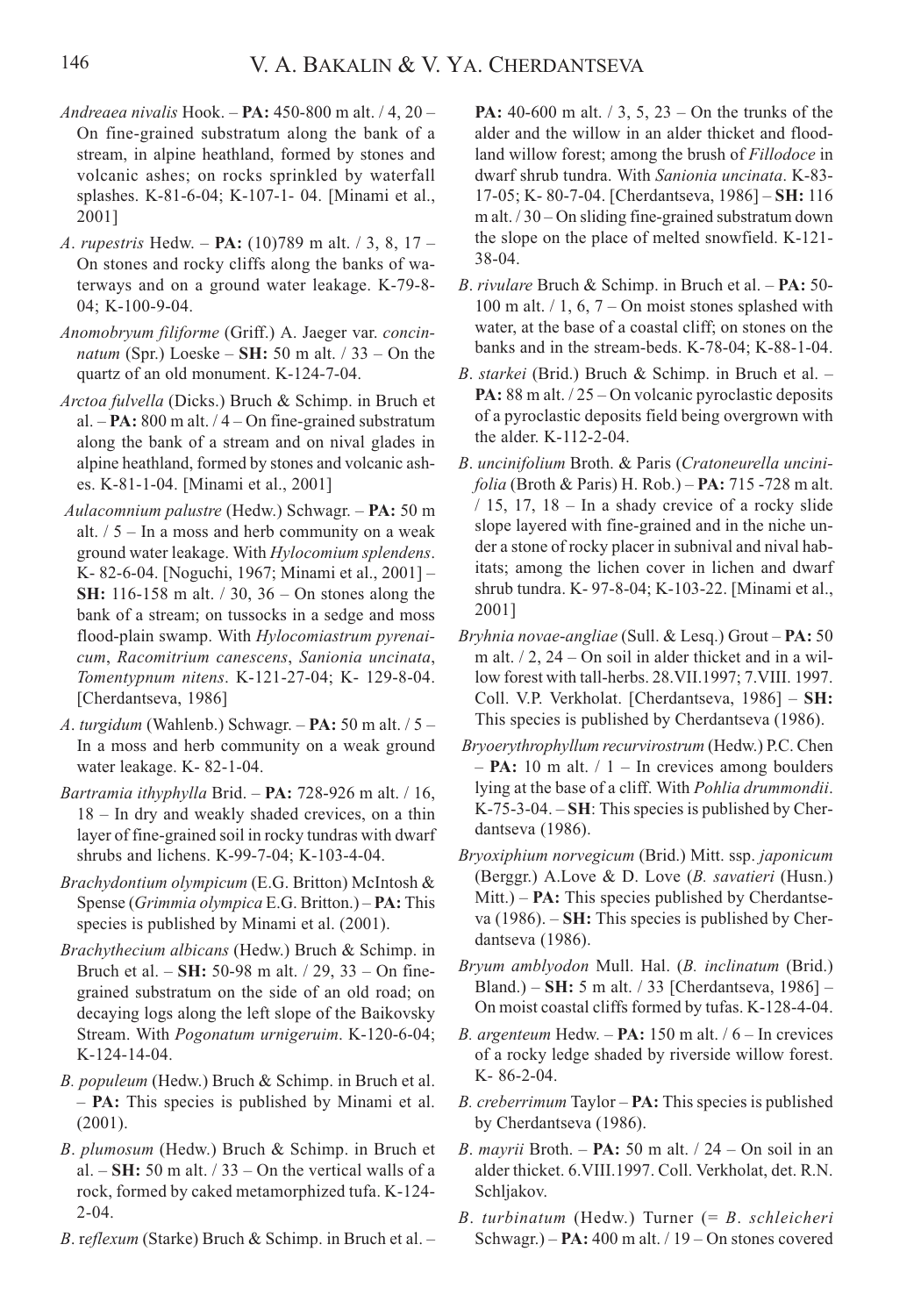with fine-grained substratum, along the bank of a cutoff meander. K-105-3-04. [Minami et al., 2001]

- Calliergon cordifolium (Hedw.) Kindb. PA: 30 m alt. / 1 – On the bank of a stream by the sea. 11.VIII.1997. Coll. Verkholat. [Cherdantseva, 1986; Minami et al., 2001] – **SH:** This species is published by Cherdantseva (1986).
- C. richardsonii (Mitt.) Kindb. PA: This species is published by Cherdantseva (1986), Minami et al.  $(2001)$ . – **SH:** This species is published by Cherdantseva (1986).
- C. stramineum (Brid.) Kindb.  $PA: 60$  m alt.  $/5 On$ moss tussocks and small cavities, on sedge-sphagnum bog in flood-lands of the upper reaches of a stream. K-83-8-04. – SH: 158 m alt. / 36 – In overgrown hollows in sedge and moss flood-land bog. K-129-12-04.
- Calliergonella lindbergii (Mitt.) Hedenäs PA:  $(10)100-500$  m alt. / 6, 8, 14, 19 – On stones on the banks of streams and occasionally drying waterways. K- 84- 8-04; K-105-11 04. - SH: 170 m alt. / 34 -On mesotrophic swamp with sedges, herbs, dwarf shrubs and mosses, among lakes. With Aulacomnium palustre and Sphagnum warnstorfii. K-125-3-04.
- Campylium protensum (Brid.) Kindb. SH: 170 m alt. / 34 – On mesotrophic swamp with sedges, herbs, dwarf shrubs and mosses, among lakes. With Paludella squarrosa, Limprichtia revolvens. K- 125-23-04; K-125-24-04 .
- Ceratodon purpureus Hedw. PA: 15-150 m alt. / 23,  $24 - On$  soil among the thickets of *Alnus fruticosa*; on the plates of the former aerodrome. 7.VIII.1997; 1.VIII.2000. Coll. Verkholat. [Minami et al., 2001]  $-$  SH: 50-180 m alt.  $/$  31, 33 – On the crumbled wall of an old road gauge; on a decaying log; on clayey moist soil along the side of a road. K-122-2-04; K-127-1-04. [Cherdantseva, 1986]
- Cirriphyllum piliferum (Hedw.) Grout PA: 10 m alt. / 28 – On soil in alder thickets. 21.VIII.2001. Coll. Verkholat.
- Climacium dendroides (Hedw.) F. Weber et D. Mohr  $-$  **PA:** 10 m alt.  $/$  8 – In a herb and moss meadowlike community on the slope to the river bed. With D. majus var. orthophyllum, Rhytidiadelphus squarrosus. K-89-9-04. – SH: 60 m alt.  $/ 23$  – Vicinities of Chukurachki Volcano, willow forest in the valley of the Taina River, on soil. 3.VIII. 2000. Coll. Verkholat.
- Cratoneuron filicinum (Hedw.) Spruce PA: (10)310 m alt.  $/ 1$ , 19 – On fine-grained substratum of cliffs sprinkled by a brook; on stones in the bed of a small stream. K-75-20-04; K-106-12 04. – SH: 5 m alt. /

33 – On moist coastal cliffs formed by tufas, to the south of the mouth of the Baikovsky Stream. K- 128-  $2 - 04$ .

- Cyrtomnium hymenophyllum (Bruch & Schimp. in Bruch et al.) Holmen – **PA**: This species is published by Minami et al. (2001).
- Dichodontium pellucidum (Hedw.) Schimp. PA: 50- 400 m alt.  $/ 1$ , 19 – On moist stones of coastal cliffs splashed with water; on a stone in the splash zone of a waterfall. K-78-2-04; K-104-9-04. – SH: 50-98 m alt. / 29, 33 – On fine-grained substratum along the side of a road; on a water-logged small meadow, among rushes, K-120-4-04; K-124-10-04.
- Dicranella palustris (Dicks.) Crundw. ex E. Warb. **PA:** 43-150 m alt. / 6, 24, 28 – On moist soil and volcanic pyrocalstic deposits down the slope near a stream and a water-logged pyrocalstic deposits field. In pure mats or with Philonotis fontana. K-85-3-04; K-111-7-04; K-115-2-04. – SH: 116 m alt. / 30 – On fine-grained substratum along the side of a road. K-121-36-04.
- Dicranella subulata (Hedw.) Schimp. PA: 40 m alt. / 1 – On stones with soil, 4.VIII.1978. Coll. A.I. Zavorotny.  $-SH: 180$  m alt.  $/ 31 - On$  the crumbled wall of an old road gauge. K-122-3-04.
- Dicranoweisia crispula (Hedw.) Milde PA: (10)789 m alt.  $/ 8$ , 17 – On stones in the bed of a dry stream; on an exposed and dry cliff ledges wetted by ground waters. K-89-14-04; K-100-2 -04. [Cherdantseva, 1986; Minami et al., 2001 ]
- Dicranum flexicaule Brid. PA: 50 m alt. / 5 In a moss and herb community on a weak ground water leakage. K-82-4-04. – SH: 103 m alt. / 32 – On tussocks among lichens and crowberry in dwarf shrub and lichen tundra. K-123-7-04
- D. fragilifolium Lindb. **PA:** 60 m alt.  $/5$  On the trunk of the alder on the edge of a sedge and Sphagnum bog in flood-lands of the upper reaches of a stream. K- 83-16-04. The specimens assigned to D. viride (Sull. & Lesq.) Lindb. (Minami et al., 2001) belong in this species.
- D. fuscescens Turner  $PA:$  This species is published by Minami et al. (2001).
- D. hamulosum Mitt.  $PA:$  This species is published by Minami et al. (2001).
- D. laevidens R.S. Williams SH: The specimens assigned to *D. angustum* Lindb. (Cherdantseva, 1986) belong in this species.
- Dicranum leioneuron Kindb. SH: 170 m alt. / 34 On mesotrophic swamp with sedges, herbs, dwarf shrubs and mosses among lakes. With Paludella squarrosa. K-125-34-04.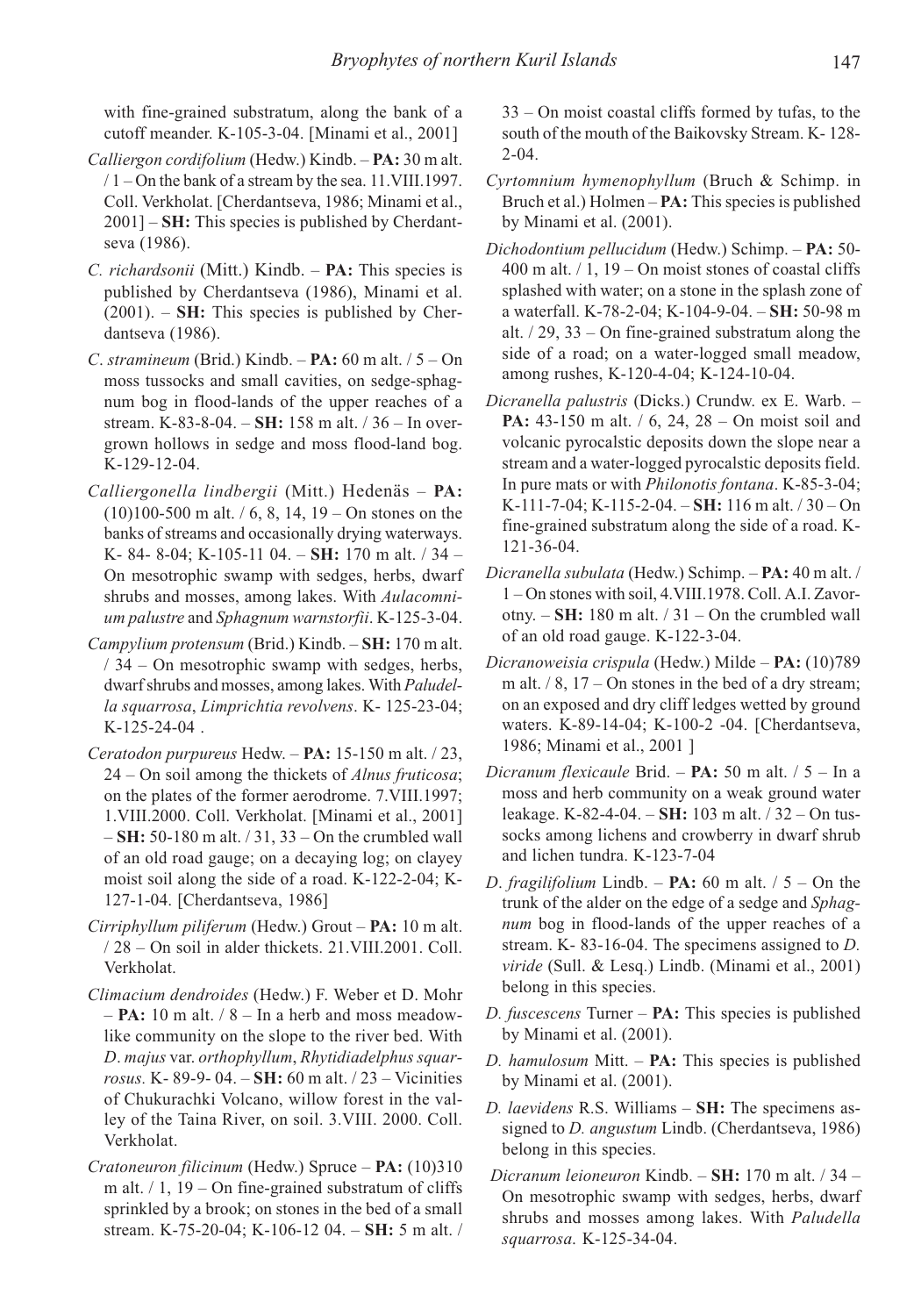- D. majus Turner var.  $majus PA$ : This species is published by Abramova (1960), Noguchi, (1967), Cherdantseva (1986), Minami et al.  $(2001)$ . – SH: This species is published by Cherdantseva (1986).
- D. majus. var. orthophyllum A. Braun ex Milde PA:  $(10)100-789$  m alt. / 6, 8, 14, 17 – On the sandy bank of a stream in a thick shade among the thickets of the alder with the meadowsweet; among dwarf shrubs (mostly Fillodoce) in subnival tundra with dwarf shrubs, lichens and mosses; in herb-moss meadow-like and moss-lichen communities on the slope to a stream bed and at the base of a rocky ledge. With Sanionia uncinata, Rhytidiadelphus squarrosus, Climacium dendroides. K- 84-11-04; K-100-12-  $04. - SH: 170$  m alt.  $/ 34 - On$  mesotrophic swamp with sedges, herbs, dwarf shrubs and mosses among lakes. K-125-1-04; K-125-5 -04.
- D. nipponense Besch. PA: 88 m alt. / 18 On volcanic pyroclastic deposits shaded by alder thickets. K-112-4-04.
- D. scoparium Hedw.  $PA$ : This species is published by Cherdantseva (1986) and Minami et al. (2001).
- D. spadiceum J.E. Zetterst. PA: 728 m alt.  $/ 18 -$ Among the lichen cover in lichen and dwarf shrub tundra. K-103-24-04; K-103-25-04.
- D. undulatum Schrad. ex Brid. (= D. bergeri Blandow)  $-$  SH: 158 m alt.  $/$  36 – On tussocks in sedge and moss flood-land bog. K-129-5-04.
- Distichium capillaceum (Hedw.) Bruch & Schimp. in Bruch et al.  $-PA: 10$  m alt.  $/ 8$ ,  $12 - In$  rather dry and shady rock crevices in the walls of a canyon; on weakly moistened rock. K-89-1-04; K-94-5-04. [Cherdantseva, 1986] – **SH:** This species is published by Cherdantseva (1986).
- Ditrichum heteromallum (Hedw.) Britt. PA: This species is published by Minami et al. (2001).
- Drepanocladus aduncus (Hedw.) Warnst. SH: 50 m alt. / 33 – On a water-logged small meadow, among rushes; on an old overgrown road. K- 124-8-04.
- Funaria hygrometrica Hedw.  $PA: 10$  m alt.  $/ 23 On$ soil. 6.VIII.1997. Coll. Verkholat. [Cherdantseva, 1986; Minami et al., 2001] – SH: 5 m alt. / 33 – On moist coastal cliffs formed by tufas. K-128-3-04.
- Helodium blandowii (F. Weber & D. Mohr) Warnst. **PA:** 30 m alt.  $/25 - On$  the water-logged banks of a shallow lake. 2.VIII.2000. Coll. Verkholat.
- Herzogiella adscendens (Lindb.) Z. Iwats. & W.B. Schofield – **PA:** 10-40 m alt.  $/ 8$ , 9, 12 – In rather dry and shaded crevices in the walls of a canyon and rocky expositions; on the exposed side of the vertical wall of a coastal cliff. K-89-4-04; K- 94- 17-04.
- H. turfacea (Lindb.) Z. Iwats.  $PA:$  This species is published by Minami et al. (2001).
- Hygrohypnum bestii (Renauld & Bryhn) Holz. РA: 88 m alt. / 24 – On a stone in the bed of a waterfall. K-111-9-04. – SH: 116-159 m alt.  $/30.36 - On$ stones in the a stream- bed and on the bottom of a river. K-121-18-04; K-129-18-04.
- H. duriusculum (De Not.) D.W. Jamieson PA: 400 m alt. / 19 – On submerged stones in the bed of a waterfall. K-104-13-04.
- H. ochraceum (Turner ex Wilson) Loeske PA: 88 m alt.  $/24 - On$  a stone in the bed of a waterfall. K-111-8-04. [Cherdantseva, 1986]
- H. smithii (Sw. in Lilj.) Broth.  $PA: 10$  m alt.  $/ 1 On$ vertical cliffs wetted by a brook. K-75-21-04.
- Hylocomiastrum pyrenaicum (Spruce) M. Fleisch. ex Broth.  $- PA: 360-650$  m alt.  $/11$ ,  $14-On$  soil among dwarf shrubs in dwarf shrub and subnival dwarfshrub-lichen-moss tundras. K-93-2-04; K- 96-15-04. – SH: 158-170 m alt. / 34, 36 – On tussocks in sedgeherb-dwarf-shrub-moss mesotrophic and sedge-moss flood-land swamps. With Aulacomnium palustre, Calliergonella lindbergii, Racomitrium canescens, Sanionia uncinata, Sphagnum warnstorfii, Tomentypnum nitens. K-125-33-04; K- 129-8-04.
- Hylocomium splendens (Hedw.) Bruch & Schimp. in Bruch et al. – PA: 50-360 m alt. / 5, 14 – In a moss and herb community on a weak ground water leakage; among dwarf shrubs (mostly Fillodoce) in subnival dwarf-shrub-lichen-moss tundra on the slope to the snowfield. In pure mats or with Aulacomnium palustre. K-82-6-04; K-96-15-04. [Cherdantseva, 1986]
- Hypnum pallescens (Hedw.) P. Beuv. PA: 150 m alt.  $/ 3 -$ On the base of the trunk of the alder in thickets of the alder. 13.VIII.1997. Coll. Verkholat.
- H. plicatulum (Lindb.) A. Jaeger & Saurb. Р: 40-728 m alt. / 9 – In shaded but rather dry crevices of rock expositions; on tundra areas among the lichen cover. With Sanionia uncinata. K-90-4-04; K-103-21-04. – SH: 103 m alt. / 32 – On tussocks among lichens and crowberry, in dwarf shrub and lichen tundra. K-123-6-04.
- Isopterygiopsis pulchella (Hedw.) Z. Iwats. PA: 728 m alt.  $/18$  – In shaded crevices of rocky mountains, on a thin layer of fine-grained soil. With Pohlia cruda. K-103-12-04.
- Kiaeria glacialis (Beggr.) I.Hagen SH: 103-158 m alt. / 36 – On tussocks and at their bases in dry tussock dwarf shrub and lichen tundras. K-123-7-04; K-129-29-04.
- K. falcata (Hedw.) I. Hagen **PA:** This species is published by Minami et al. (2001).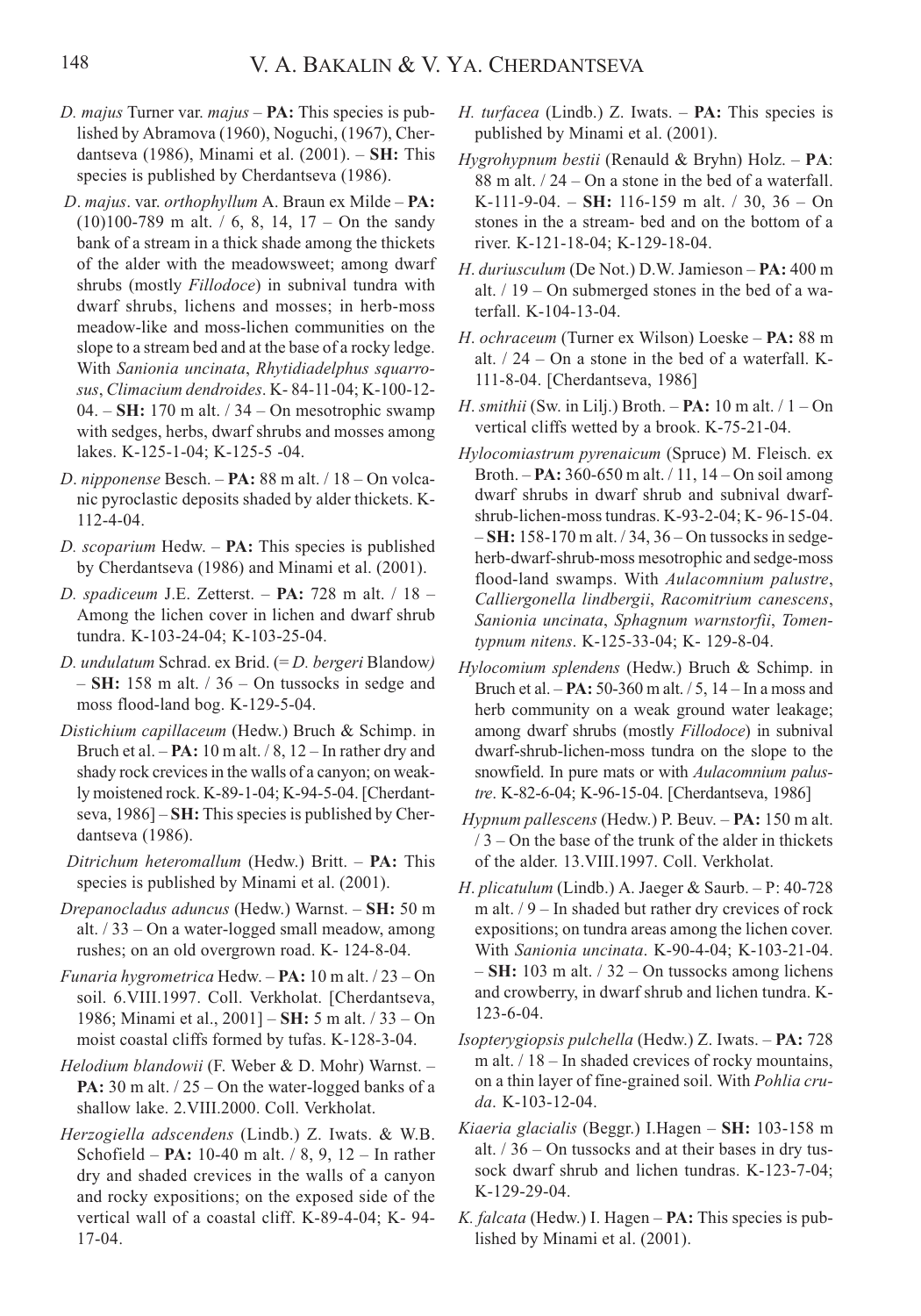- K. starkei (F. Weber et D. Mohr) I. Hagen РA: 500-  $800$  m alt.  $/4,10 - On$  fine-grained substratum along the bank of a stream; on stones and among them on the stony bottom of a nival valley. K-81-8-04; K-92- 3-04. The specimens assigned to Dicranodontium denudatum (Brid.) Britt. ex R.S. Williams (Cherdantseva, 1986) belong in this species. [Minami et al.,  $2001$ ] – SH: 116 m alt.  $/$  30 – On sliding fine-grained substratum down the slope on the place of melted snowfield. K-121-2-04.
- Lescuraea saxicola (Bruch & Schimp.) Milde PA: 500 m alt.  $/ 10 -$ On stones and among them on the stony nival valley. K-92-7-04.
- Leskea polycarpa Ehrh. ex Brid. PA: This species is published by Cherdantseva (1986).
- Limprichtia revolvens (Sw.) Loeske SH: 158-170 m alt.  $/$  34, 36 – On tussocks in sedge - herb - dwarfshrub - moss mesotrophic and sedge-moss flood-land swamps; on a moist peat slope of a river. With Sarmentypnum sarmentosum, Paludella squarrosa. K-125-24-04; K-129-27-04.
- *Mnium stellare* Hedw.  $PA:$  This species is published by Minami et al. (2001).
- Mnium thomsonii Schimp.  $PA: 150$  m alt.  $/ 10 On$ fine-grained substratum in thickets of the alder down the slope of the left bank, overflown with high waters. K-91-6-04.
- Oligotrichum aligerum Mitt.  $PA:$  This species is published by Minami et al. (2001).
- O. hercynicum (Hedw.) Lam. & Cand. PA: 800 m alt.  $/4 -$ On fine-grained substratum along the bank of a stream and nival glades. K-81-2-04. [Cherdantseva,  $1986$ ] – SH: 180 m alt.  $/31$  – On the crumbled wall of an old road gauge. K-122-7 04.
- O. parallelum (Mitt.) Kindb.  $PA: 50-400$  m alt. / 2, 15 – On the moist stone wall of the blocks by the entrance into an old tunnel; on fine-grained substratum in subnival habitats. K-77-11-04; K-97-6-04. [Cherdantseva,  $1986$ ] – SH: 116 m alt.  $/ 30 - On$ sliding fine-grained substratum down the slope on the place of melted snowfield. K-121-37-04.
- Oncophorus virens (Hedw.) Brid. SH: 116-158 m alt.  $/ 30$ ,  $36 -$ On stones along the bank of a small stream; on tussocks in sedge and moss flood-land bog; at the base of tussocks in a dry tussock dwarf shrub and lichen tundra. With Aularomnium palustre, Hylocomiastrum pyrenaicum, Racomitrium canescens, Sanionia uncinata, Sphagnum warnstorfii, Tomentypnum nitens. K-121-27-04; K- 129-30-04.
- Orthotrichum sordidum Sull. & Lesq. in Austin PA: This species is published by Cherdantseva (1986).

Oxystegus tenuirostris (Hook. & Taylor) A.J.E. Smith

 $-$  **PA:** 150-728 m alt.  $/6$ , 18 – On a thin layer of finegrained soil in shaded crevices of a river's canyon and gravelly barrens in tundra belt. K-86-1-04: K-103-10-04.

- Paludella squarrosa (Hedw.) Brid. SH: 158-170 m alt. / 34, 36 – On mesotrophic swamp with sedges, herbs, dwarf shrubs and mosses among lakes; on a moist peat slope of a river. With Campylium protensum, Dicranum leioneuron, Limprichtia revolvens. K-125-23-04; K-129-27-04. [Cherdantseva, 1986]
- Philonotis fontana (Hedw.) Brid. PA: 150 m alt. / 6 – On soil down the slope, on a spring leakage. With Dicranella palustris. K- 85-1-04; K-85-3-04. [Horikawa, 1934; Cherdantseva, 1986; Minami et al.,  $2001$ ] – SH: 98 m alt.  $/ 29$  – On fine-grained substratum along the side of a road. K-120-5-04. [Cherdantseva, 1986]
- P. tomentella Molendo in Lorentz PA: 43 m alt. / 28 – On a water-logged overgrown pyroclastic deposits field. K-115-2-04; K-115-3-04.
- P. yezoana Besch. & Cardot  $PA: 150$  m alt.  $/6 On$ soil down the slope to the river, on a spring leakage. K-85-2-04.
- Plagiomnium acutum (Lindb.) T.J. Kop.  $PA:$  This species is published by Minami et al. (2001).
- *P. medium* (Bruch & Schimp.) T.J. Kop.  $PA:$  This species is published by Cherdantseva (1986).
- Plagiothecium cavifolium (Brid.) Z. Iwats. PA: 50 m alt. / 5 – In rather dry niches in a moss and herb community on a weak ground water leakage. K-82- 12-04. [Minami et al., 2001]
- P. denticulatum (Hedw.) Bruch & Schimp. in Bruch et al. – **PA:** 50-60 m alt.  $/2$ , 5 – On the crumbled vertical moist ledges to the stream bed, formed by metamorphized tufa-like sediments; on the trunk of the alder on the edge of sedge-sphagnum swamp. K-77- 16-04; K- 83-20-04. [Cherdantseva, 1986].
- P. nemorale (Mitt.) A. Jaeger  $PA: 50$  m alt.  $/1 On$ moist thickly shaded soil in thickets of the alder. K-76-1-04.
- Pleurozium schreberi (Brid.) Mitt. (Calliergonella schreberi (Brid.) Grout  $) - PA$ : 50 m alt. / 5 – In a moss and herb community on a weak ground water leakage. K-82-7-04; K-82-8-04. [Noguchi, 1967; Minami et al., 2001] – SH: 103-170 m alt. / 32, 34 – On tussocks among lichens and crowberry in dwarf shrub and lichen tundra; on mesotrophic swamp with sedges, herbs, dwarf shrubs and mosses among lakes. With Sanionia uncinata, Sphagnum squarrosum. K-123-5-04; K-125-36-04. [Cherdantseva, 1986]
- Pogonatum dentatum (Brid.) Brid. (P. capillare (Michx.) Brid.) – **PA:** 10 m alt.  $/ 1 -$  On soil in a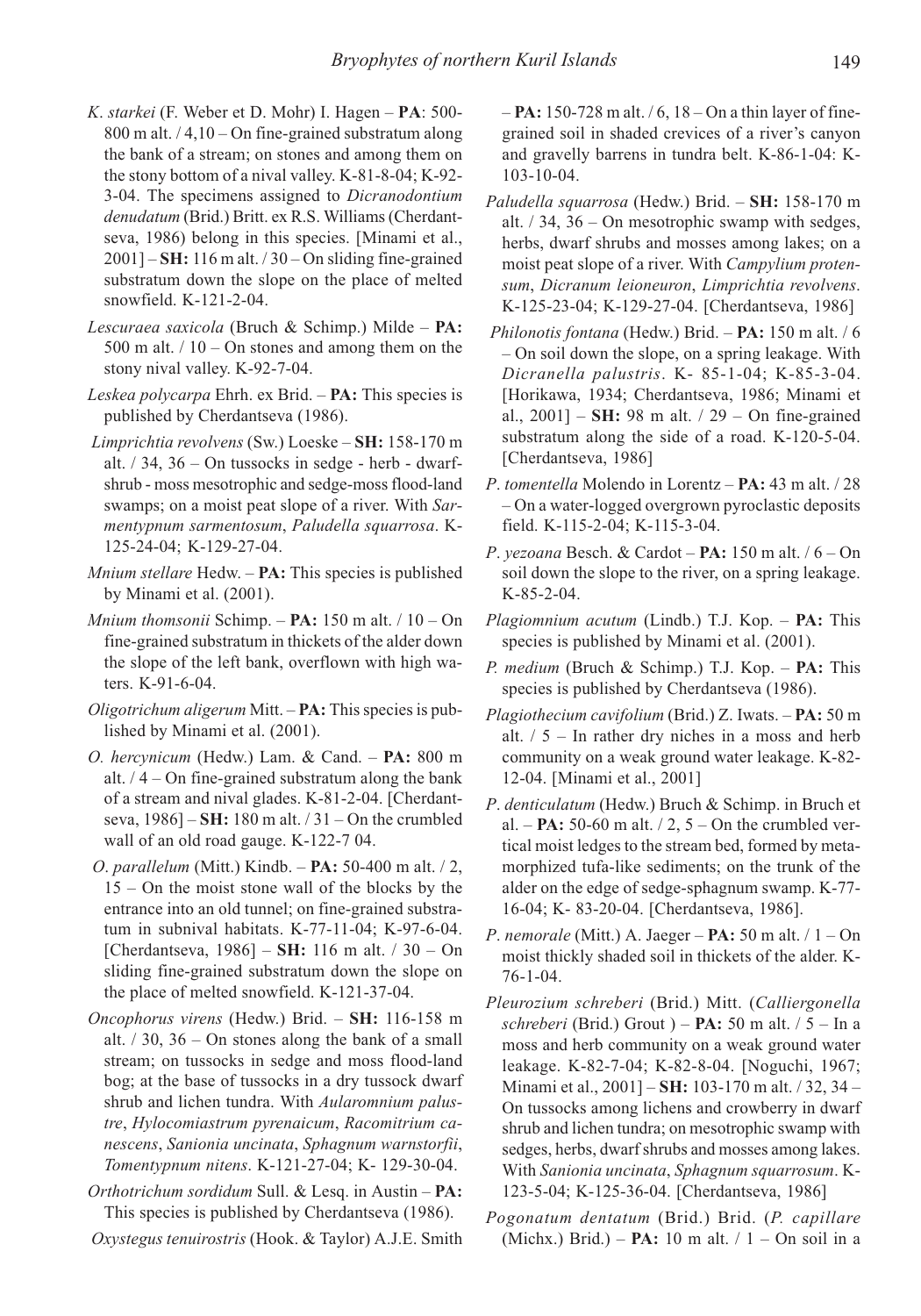sparse alder thicket. 27.VII.1997. Coll. Verkholat. [Cherdantseva, 1986; Minami et al., 2001] – SH: 158 m alt. / 34 – At the base of tussocks, in a dry tussock dwarf shrub and lichen tundra. K-129-28- 04. [Cherdantseva, 1986]

- P. japonicum Sull. & Lesq.  $PA: 10$  m alt.  $/1 On$  soil in an alder thicket. 11.VIII.1997. Coll. Verkholat.
- P. sphaerothecium Besch. (Polytrichum sphaerotheci $um$  (Besch) Mull. Hal.) – **PA:** This species is published by Cherdantseva (1986), Minami et al. (2001).
- P. urnigerum (Hedw.) P. Beauv.  $PA: (10)40-728$  m alt.  $/ 1$ , 18, 25 – On a thin layer of fine-grained soil in shaded crevices of gravelly barrens and among boulders, lying at the base of a cliff; on volcanic pyroclastic deposits shaded by alder thickets. K-75-2- 04; K-112-5-04. [Cherdantseva, 1986; Minami et al., 2001] – SH: 98-180 m alt. / 29. 31 – On fine-grained substratum along the side of a road; on the crumbled wall of an old road gauge. With Brachythecium albicans. K-120-6-04; K-122-8-04.
- Pohlia cruda (Hedw.) Lindb.  $PA: (10)728$  m alt. / 8, 18 – On a thin layer of fine-grained soil in rather dry and shaded crevices of gravelly barrens and in the walls of a canyon. With Isopterygiopsis pulchella. K-89-5-04; K-103-12-04. [Cherdantseva, 1986]
- P. drummondii (Mull. Hal.) A.L. Andrews PA: 10- $40$  m alt.  $/1$ ,  $25 -$  In crevices among boulders, lying at the base of a cliff; on pyroclastic deposits shaded by alder thickets. With Bryoerythrophyllum recurvirostre, Polytrichum piliferum. K-75-3-04; K-112-3-  $04. - SH: 98$  m alt.  $/ 29 - On$  fine-grained substratum along the side of a road. K-120-3-04.
- *P. nutans* (Hedw.) Lindb.  $PA:$  This species is published by Noguchi (1967), Minami et al. (2001). – SH: 180 m alt. / 31 – On the crumbled wall of an old road gauge. K-122-5-04.
- P. wahlenbergii (F. Weber & D. Mohr) A.L. Andrews in Grout –  $PA: 100$  m alt.  $/ 6 - On$  the sandy bank of a stream in thickets of the alder with meadowsweet. K-84-11-04. [Minami et al., 2001] – SH: 116 m alt.  $/$  30 – On moist soil along the bank of a small stream – a tributary of the Vesennyaya River. K-121-28-04.
- Polytrichastrum alpinum (Hedw.) G.L. Sm. (Polytrichum alpinum Hedw.) –  $PA: 70$  m alt.  $/ 27 - On$  a fine-grained soil slope in a thick shade produced by alder thickets and herbs. K-114-8-04. [Abramova, 1960; Cherdantseva, 1986; Minami et al., 2001]
- P. formosum (Hedw.) G.L. Sm. (Polytrichum formosum Hedw.) –  $PA:$  This species is published by Minami et al. (2001).
- P. longisetum (Sw. ex Brid.) G.L. Sm. (Polytrichum

*gracile* Dicks. in Menz.) – **PA:** 60 m alt.  $/5 - On$ tussocks and in small depressions on sedge-sphagnum bog in flood-lands of the upper reaches of a stream. With Sphagnum fallax, S. squarrosum.K-83-6-04 [Cherdantseva, 1986].

- Polytrichum commune Hedw.  $PA:10$  m alt. / 1 Under the canopy of the Japanese stone pine. 29.VII. 1997. Coll. Verkholat. – SH: This species is published by Cherdantseva (1986). [Cherdantseva, 1986]
- *P. jensenii* I. Hagen  $PA$ : This species is published by Cherdantseva (1986).
- P. juniperinum Willd. ex Hedw.  $PA: 925$  m alt.  $/ 16 -$ Among lichens in a dwarf shrub and lichen tundra. K-99-2-04. [Minami et al., 2001]
- P. strictum Brid. (P. alpestre Hoppe.)  $PA:$  This species is published by Noguchi (1967), Cherdantseva (1986).
- P. piliferum Hedw.  $PA: 40$  m alt.  $/ 25 On$  a pyroclastic deposits field overgrown with the alder. K-112-2-04. [Minami et al., 2001]
- P. sexangulare Brid.  $PA:$  This species is published by Cherdantseva (1986), Minami et al. (2001).
- Pseudobryum cinclidioides (Hueb.) T.J. Kop. (Mnium cinclidioides Hueb.) – **PA:** 100 m alt.  $/6$  – On the sandy bank of a stream in thickets of the alder with meadowsweet. K-84-11-04. – SH: 116 m alt. / 30 – On moist soil along the bank of a small stream  $-$  a tributary of the Vesennyaya River. K-121-28-04. [Horikawa, 1934]
- Ptilium crista-castrensis (Hedw.) De Not. PA: 50 m alt.  $/5$  – In a moss and herb community on a weak ground water leakage. K-82-7-04.
- Racomitrium brevisetum Lindb.  $PA: 100$  m alt. / 6 On stones on the banks of stream. K-84-6-04. The specimens assigned to R. *aquaticum* (Brid. ex Schard.) Brid. (Cherdantseva, 1986) belong in this species. [Cherdantseva, 1986] – SH: 116 m alt. / 30 – On stones along the bank of a small stream. K-121-22-04.
- R. canescens (Hedw.) Brid.  $PA: 15 m alt. / 24 On$ concrete plates of the former aerodrome. 7.VIII.1997. Coll. Verkholat. [Cherdantseva, 1986; Minami et al.,  $2001$ ] – SH: 158 m alt.  $/$  36 – On tussocks in sedge and moss flood-land bog; at the base of tussocks in a dry tussock dwarf shrub and lichen tundra on a streamside terrace. With Aulacomnium palustre, Hylocomiastrum pyrenaicum, Sanionia uncinata, Tomentypnum nitens.
- *R. fasciculare* (Hedw.) Brid. **PA:** 10 m alt.  $/ 1 On$ stones on vertical and subvertical «column» cliff. K-75-4-04. [Cherdantseva, 1986]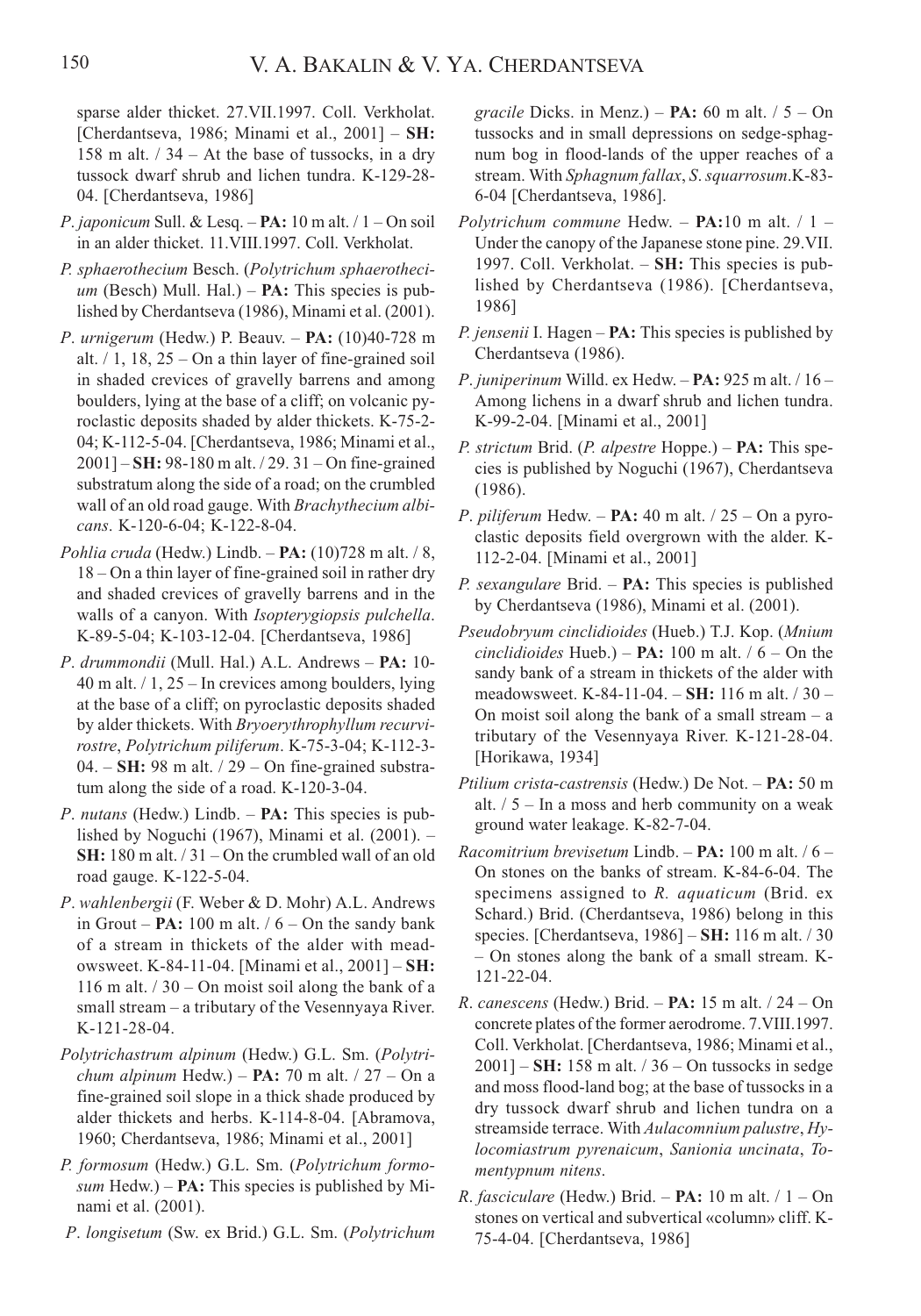- R. lanuginosum (Hedw.) Brid.  $PA: 40$  m alt.  $/ 9 On$ a flat step of a ledge of rocky exposition 1-2m high, in well-lit and dry plot of northern exposition of a flat step of a cliff. K-90-17-04.  $-$  SH: 103 m alt.  $/$  32 – On tussocks among lichens and crowberry in dwarf shrub and lichen tundra. K-123-4-04. [Cherdantseva, 1986]
- R. muticum (Kindb. in Macoun) Frisvoll PA: 40-500 m alt.  $/ 10$ , 14, 25 – On stones and among them on the stony nival valley; among dwarf shrubs (mostly Fillodoce) in dwarf-shrub - lichen - moss tundra; on a pyroclastic deposits field overgrown with the alder. K-92-4-04; K-112-6-04.
- R. sudeticum (Funck) Bruch & Schimp. in Bruch et al. (R. heterostichum (Hedw.) Brid. var. sudeticum (Funck) Bauer) – PA: 300- 925 m alt. / 3, 10, 16 – On fine-grained substratum in shaded wet niches; on stones and among them on the stony bottom of a nival valley; on the open surface of a stone and in dry and weakly shaded crevices among stones in dwarf shrub and lichen tundra. K-79-2-04; K-99-6- 04. The specimens assigned to  $R$ . heterostichum (Hedw.) Brid. (Minami et al., 2001) belong in this species. [Cherdantseva, 1986] – **SH:** 116 m alt. / 30 – On stones along the bank of a small stream. K-121-27-04.
- Rhizomnium nudum (Britt. & R.S. Williams) T.J. Kop. – PA: 100- 360 m alt. / 10, 14, 19 – On fine-grained substratum in thickets of the alder down the slope of the left bank of a stream; among dwarf shrubs (mostly Fillodoce) in subnival dwarf-shrub - lichen - moss tundra; on shady slope overgrown with the alder descending to a stream.  $K-105-10-04$ .  $-SH:$  This species is published by Cherdantseva (1986).
- R. pseudopunctatum (Bruch & Schimp.) T.J. Kop. (Mnium pseudopunctatum Bruch & Schimp.) – PA: This species is published by Horikawa (1934).
- Rhytidiadelphus squarrosus (Hedw.) Warnst.  $(=R. sub$ pinnatus (Lindb.) T.J. Kop.) –  $PA: 10-50$  m alt. / 5, 8 – In a wet moss-herb and herb-moss meadow-like communities on the slope faced to a stream. With Climacium dendroides, Dicranum majus var. orthophyllum. K-82-10-04; K-89-10-04. [Cherdantseva, 1986; Minami et al., 2001] – SH: 158 m alt. / 36 – On a moist peat slope to a river. K-129-22-04.
- Rigodiadelphus robustus (Lindb.) Nog. PA: 650 m alt. / 11 – On soil among dwarf shrubs in dwarf shrub tundra. K-93-8-04. –  $SH:$  This species is published by Cherdantseva (1986).
- Sanionia uncinata (Hedw.) Loeske (Drepanocladus uncinatus (Hedw.) Warnst.) –  $PA: (10)60-728$  m alt.  $/ 5$ , 6, 12, 18 – On the trunk of the alder on the edge of a sedge-sphagnum bog; on the sandy bank of a

stream in thickets of the alder with meadowsweet; among the stones of a rocky placer sliding down to a maritime meadow; among the lichen cover in lichen and dwarf shrub tundra. With Brachythecium populeum, Dicranum majus var. orthophyllum, Hypnum plicatulum, Tortula ruralis. K-83-17-05; K-103-21- 04.[Abramova, 1960; Cherdantseva, 1986; Minami et al.,  $2001$ ] – SH: 50-170 m alt.  $/$  32, 33, 36 – On tussocks in dwarf shrub and lichen tundra in floodlands of the upper reaches of a stream; on vertical walls of rocks formed by caked metamorphized tufa; on tussocks in sedge and moss flood-land bog. With Aulacomnium palustre, Hylocomiastrum pyrenaicum, Pleurozium schreberi, Racomitrium canescens, Tomentypnum nitens. K-123-5-04; K-129-8-04. [Cherdantseva, 1986]

- Sarmentypnum sarmentosum (Wahlenb.) Tuom. & T.J. Kop. – SH: 158-170 m alt. / 34, 36 – On tussocks in sedge-herb-dwarf-shrub-moss mesotrophic and sedge-moss flood-land swamps. With Limprichtia revolvens . K-125-37-04; K-129-9-04.
- Schistidium papillosum Culm. PA: This species was wrongly identified as S. apocarpum (Cherdantseva, 1986).
- S. platyphyllum (Mitt.) Pers.  $-$  SH: 5 m alt.  $/ 33 -$ On moist coastal cliffs formed, to the south of the Baikovsky Stream. K-128-6-06.
- S. rivulare (Brid.) Podp. PA: 150 m alt. / 6 In shaded rock crevices. K-86-3-04.
- Scorpidium scorpioides (Hedw.) Limpr. SH: 170 m alt.  $/34 - On$  mesotrophic swamp with sedges, herbs, dwarf shrubs and mosses, among lakes. K-125-4-04.
- Sphagnum angustifolium (Russow) C.E.O. Jensen PA: This species is published by Noguchi (1967).
- S. capillifolium (Ehrh.) Hedw. PA: This species is published by Horikawa (1934).
- S. centrale C.E.O. Jensen SH: This species is published by Cherdantseva (1986).
- S. compactum DC. in Lam. & DC. PA: 650-728 m alt.  $/ 11$ ,  $18 - On$  soil among dwarf shrubs and lichens in dwarf shrub and lichen – dwarf-shrub tundras. K-93-7-04; K-103-23-04. [Cherdantseva, 1986]  $-SH: 170$  m alt.  $/34 -$ Among dwarf shrubs in dwarf shrub tundra. K-125-30-04.
- S. contortum Schultz  $PA: 60$  m alt.  $/5 On$  tussocks and in small depressions on a flat sedge-sphagnum bog in flood-lands of the upper reaches of a stream. K-83-10-04.
- S. fallax (H. Klinggr.) H. Klinggr.  $PA: 60$  m alt. / 5 On tussocks and in small depressions on sedge-sphagnum bog in flood-lands of the upper reaches of a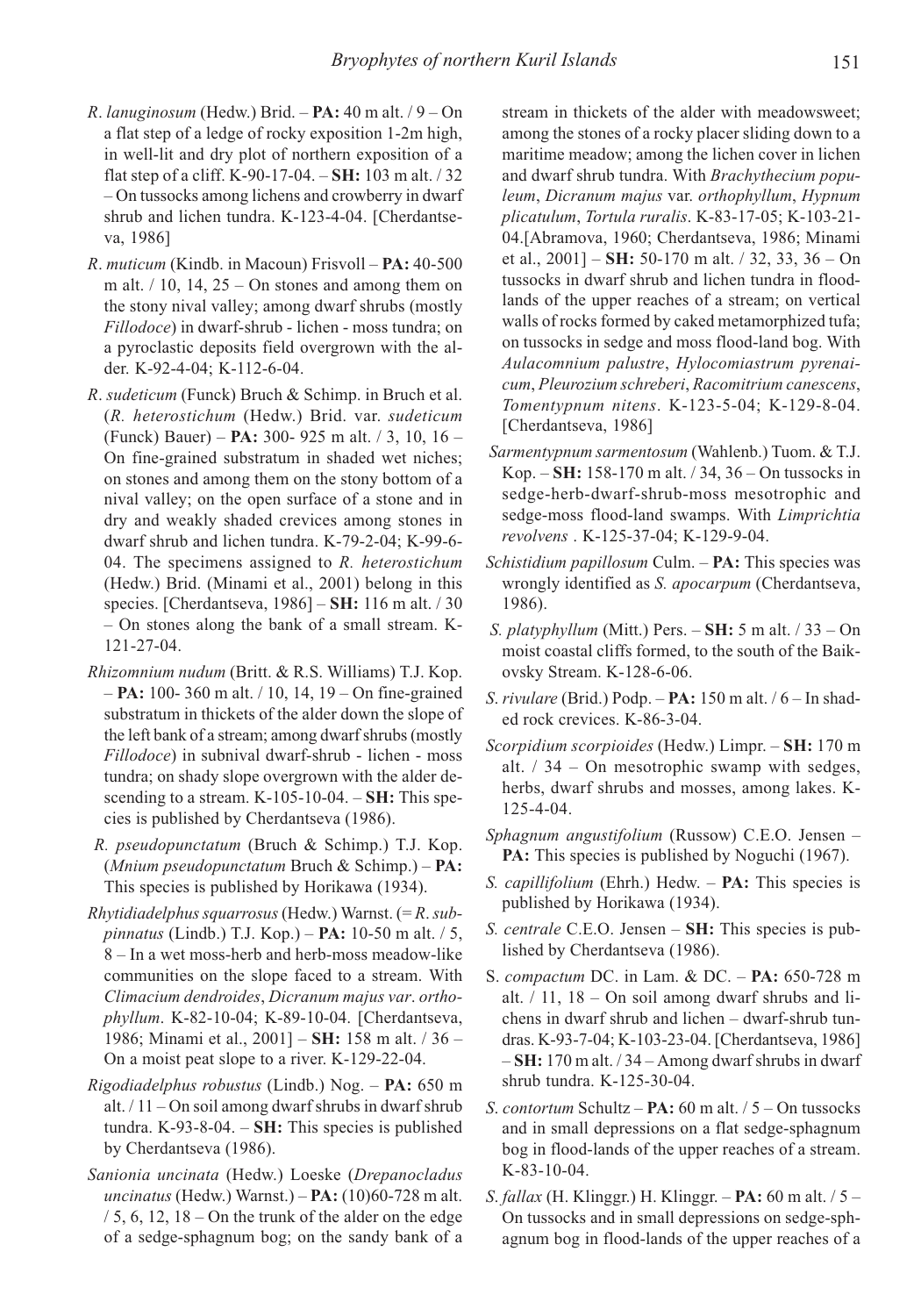stream. With Polytrichastrum longisetum, Sphagnum squarrosum. K-83-6-04.

- S. *fimbriatum* Wilson in Hook **PA:** This species is published by Cherdantseva (1986).
- S. girgensohnii Russow PA: 50-500 m alt. / 5, 10, 15 – In a moss and herb community on a weak ground water leakage; on stones and among them on the stony nival valley; on fine-grained substratum in subnival habitat. K-82-3-04; K-97-5-04.
- S. *lindbergii* Schimp ex Lindb.  $PA:$  This species is published by Cherdantseva (1986).
- S. *papillosum* Lindb. **PA:** This species is published by Horikawa (1934).
- S. quinquefarium (Lindb.) Warnst. SH: 158 m alt. / 36 – On tussocks in sedge and moss flood-land bog. Growing along with Sphagnum subsecundum. K-129-6-04.
- S. riparium Aongstr. PA: This species is published by Cherdantseva (1986).
- S. russowii Warnst. **PA:** This species is published by Cherdantseva (1986).
- S. squarrosum Crome in Hoppe **PA:** 60 m alt.  $/5$  On tussocks and in small depressions on sedge-sphagnum bog in flood-lands of the upper reaches of a stream. With Polytrichastrum longisetum, S. fallax. K-83-6-04. – SH: This species is published by Cherdantseva (1986).
- S. subsecundum Nees in Sturm SH: 158-170 m alt. / 34, 36 – On tussocks in sedge-herb-dwarf-shrubmoss mesotrophic and sedge-moss flood-land swamps. With Sphagnum quinquefarium, S. warnstorfii. K-125-21-04; K-129-6-04.
- S. tenellum Ehrh. ex Hoffm. (S. molluscum Bruch) PA: This species is published by Horikawa (1934).
- S. teres (Schimp.) Angstr. in Hartm. SH: 158 m alt. / 35, 36 – In a dwarf-shrub-sedge-Sphagnum swamp in a river valley. In a sedge and moss flood-land bog. 22.VIII. 1978. Coll. A.I. Zavorotny. K-129- 11-04.
- S. warnstorfii Russow  $SH: 170$  m alt.  $/34$  On mesotrophic swamp with sedges, herbs, dwarf shrubs and mosses among lakes. With Aulacomnium palustre, Oncophorus virens and Calliergonella lindbergii. K-125-2-04.
- Tetraplodon mnioides (Hedw.) Bruch & Schimp. in Bruch et al.  $- PA: 728$  m alt.  $/ 18 -$  Among the lichen cover in lichen and dwarf shrub tundra. K-103- 28-04. [Cherdantseva, 1986] – SH: 170 m alt. / 34 – On a lying wing of a crashed airplane. K-125-31-04. [Cherdantseva, 1986]

Tomentypnum nitens (Hedw.) Loeske – SH: 158-170

m alt. / 34, 36 – On a sedge-herb-dwarf-shrub-moss mesotrophic and sedge-moss flood-land swamps. With Aulacomnium palustre, Hylocomiastrum pyrenaicum, Racomitrium canescens, Sanionia uncinata. K-125-35-04; K-129-8-04 .

- Tortula norvegica (F. Weber) Lindb. PA: 70 m alt. / 27 – On a fine-grained soil slope in a full shade produced by alder thickets and herbs. K-114-6-04.
- T. ruralis (Hedw.) Gaertn., Meyer & Schreb. PA: 10 m alt.  $/12 -$  Among the stones of rocky placer sliding to a maritime meadow. With Sanionia uncinata. K-94-11-04.
- Trachycystis flagellaris (Sull. & Lesq.) Lindb.  $PA:$ 40 m alt.  $/ 9 -$  In shaded but rather dry crevices of rock expositions. K-90-9-04.
- T. ussuriensis (Maack & Regel) T.J. Kop. PA: 5 m alt. / Severo-Kurilsk, The Black Lakes – On soil in a alder thicket with tall herbs. 22.VII.1997. Coll. Verkholat.
- Ulota drummondii (Hook. & Grev.) Brid. PA: 30 m alt. / 23 – On the trunks of the willow at the height of 1.5 m, in a flood-plain willow forest with trees up to 10m high. K-110-1-04.
- Warnstorfia exannulata (Schimp.) Loeske (Drepanocladus exannulatus (Bruch & Schimp.) –  $SH:$  This species is published by Cherdantseva (1986)
- W. fluitans (Hedw.) Loeske (Drepanocladus fluitans (Hedw.) Warnst.) –  $PA: 10$  m alt.  $/ 1 - On$  waterlogged sites in a alder thicket with reed-grass. 27.VII.1997. Coll. Verkholat. [Cherdantseva, 1986]

#### ACKNOWLEDGMENTS

The paper was translated into English by Dr. K.V. Gorobets and then corrthe authors are very grateful to him. We are grateful to Dr. J. Harpel for correcting English of the manuscript. The authors express sincere thanks to Dr. I.V. Czernyadjeva (Russia, LE) for examining some Hygrohypnum specimens and having identified H. smithii, to Dr. D. Schill (UK) for having identified the specimen of Sauteria alpina, to Dr. O.M. Afonina (Russia, LE) for checking some moss specimens, to E.A. Ignatova for identification the specimens of Schistidium plathyphyllum and S. papillosum and also to Dr. V.P. Verkholat (Russia, VLA) who provided some materials for our studies. Also authors are very grateful to Dr. M.S. Ignatov for helpful comments. This work was partly supported by the Russian Foundation for Basic Researches, grant 06-05-64137, the Russian Science Support Foundation (PhD grant of Bakalin) and grants from the Far-Eastern Division of the Russian Academy of Sciences (06-III-A-06-153, 07-III-D-06-044, 06-III-B-06- 190 DVO FEB RAS).